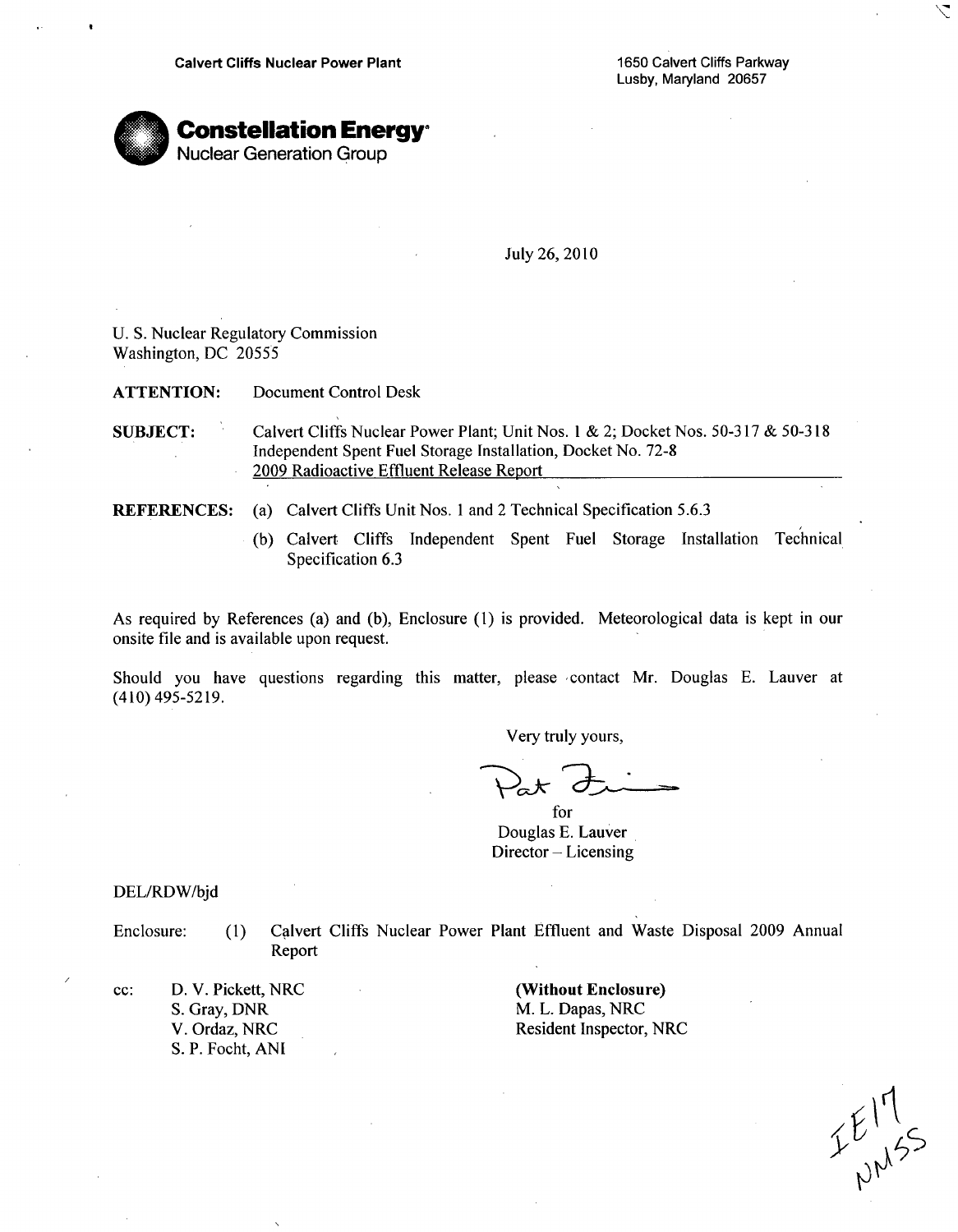**\7**

CALVERT CLIFFS NUCLEAR POWER PLANT

# EFFLUENT AND WASTE DISPOSAL

# 2009 ANNUAL REPORT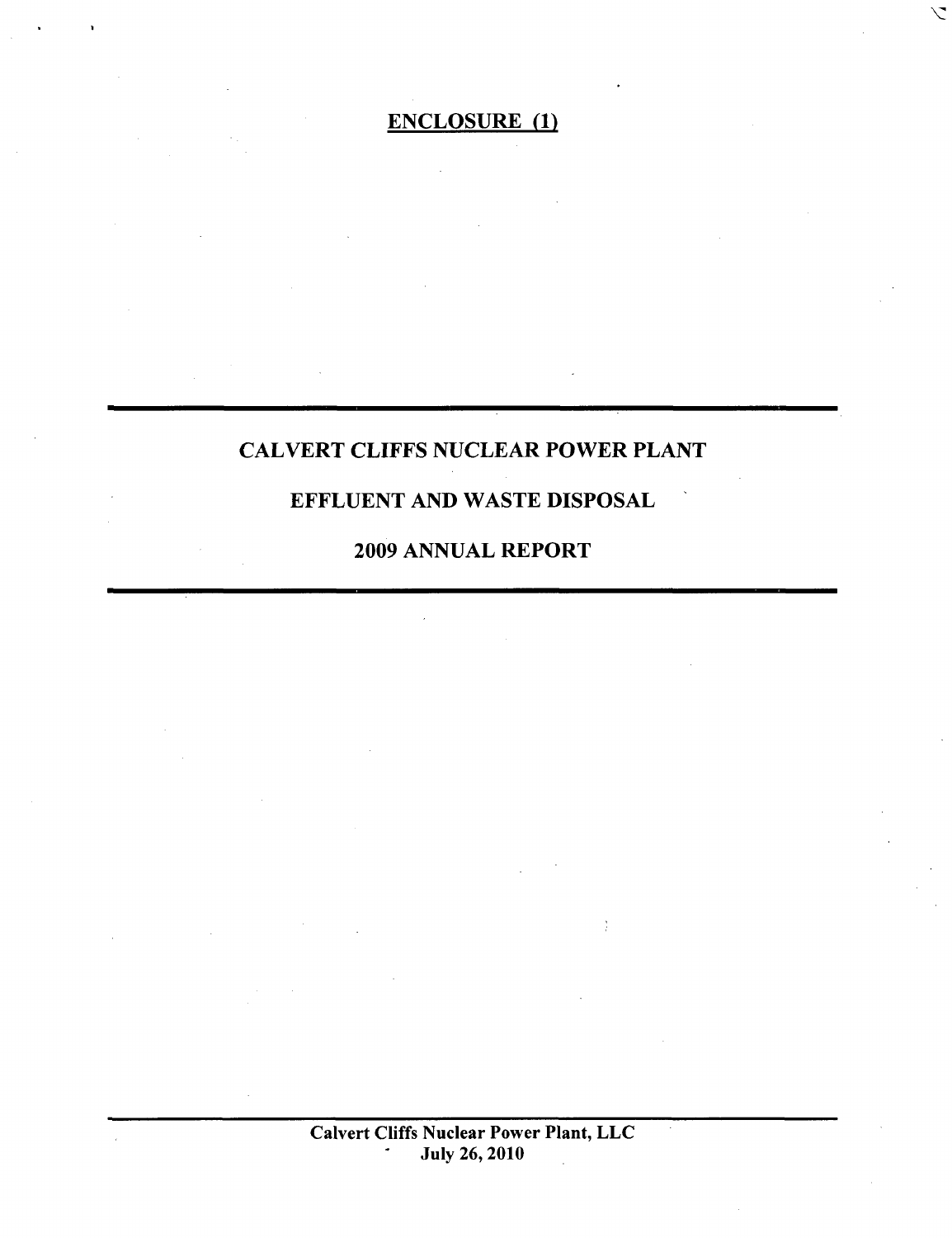### CALVERT **CLIFFS NUCLEAR** POWER **PLANT EFFLUENT AND** WASTE **DISPOSAL 2009 ANNUAL** REPORT

Facility - Calvert Cliffs Nuclear Power Plant

Licensee - Calvert Cliffs Nuclear Power Plant, LLC

#### I. REGULATORY LIMITS

#### A. Fission and Activation Gases

- 1. The instantaneous release rate of noble gases in gaseous effluents shall not result in a site boundary dose rate greater than 500 mRem/year to the whole body or greater than 3000 mRem/year to the skin (Offsite Dose Calculation Manual (ODCM) 3.11.2.1).
- 2. Gaseous Radwaste Treatment System and the Ventilation Exhaust Treatment System shall be used to reduce gaseous emissions when the calculated gamma-air dose due to gaseous effluents exceeds 1.20 mRad or the calculated beta-air dose due to gaseous effluents exceeds 2.4 mRad at the site boundary in a 92 day period (ODCM 3.11.2.4).
- 3. The air dose at the site boundary due to noble gases released in gaseous effluents shall not exceed (ODCM 3.11.2.2):

10 mRad/qtr, gamma-air 20 mRad/qtr, beta-air 20 mRad/year, gamma-air 40 mRad/year, beta-air

- 4. All of the above parameters are calculated according to the methodology specified in the ODCM.
- B. Iodines and Particulates with Half Lives Greater than Eight Days
	- 1. The instantaneous release rate of iodines and particulates in gaseous effluents shall not result in a site boundary dose-rate in excess of 1500 mRem/year to any organ (ODCM 3.11.2.1).
	- 2. The Gaseous Radwaste Treatment System and the Ventilation Exhaust Treatment System shall be used to reduce radioactive materials in gaseous effluents when calculated doses exceed 1.8 mRem to any organ in a 92 day period at or beyond the site boundary (ODCM 3.11.2.4).
	- 3. The dose to a member of the public at or beyond the site boundary from iodine-131 and particulates with half lives greater than eight days in gaseous effluents shall not exceed (ODCM 3.11.2.3):

15 mRem/qtr, any organ 30 mRem/year, any organ less than 0.1% of the above limits as a result of burning contaminated oil.

4. All of the above parameters are calculated according to the methodology specified in the ODCM.

**I**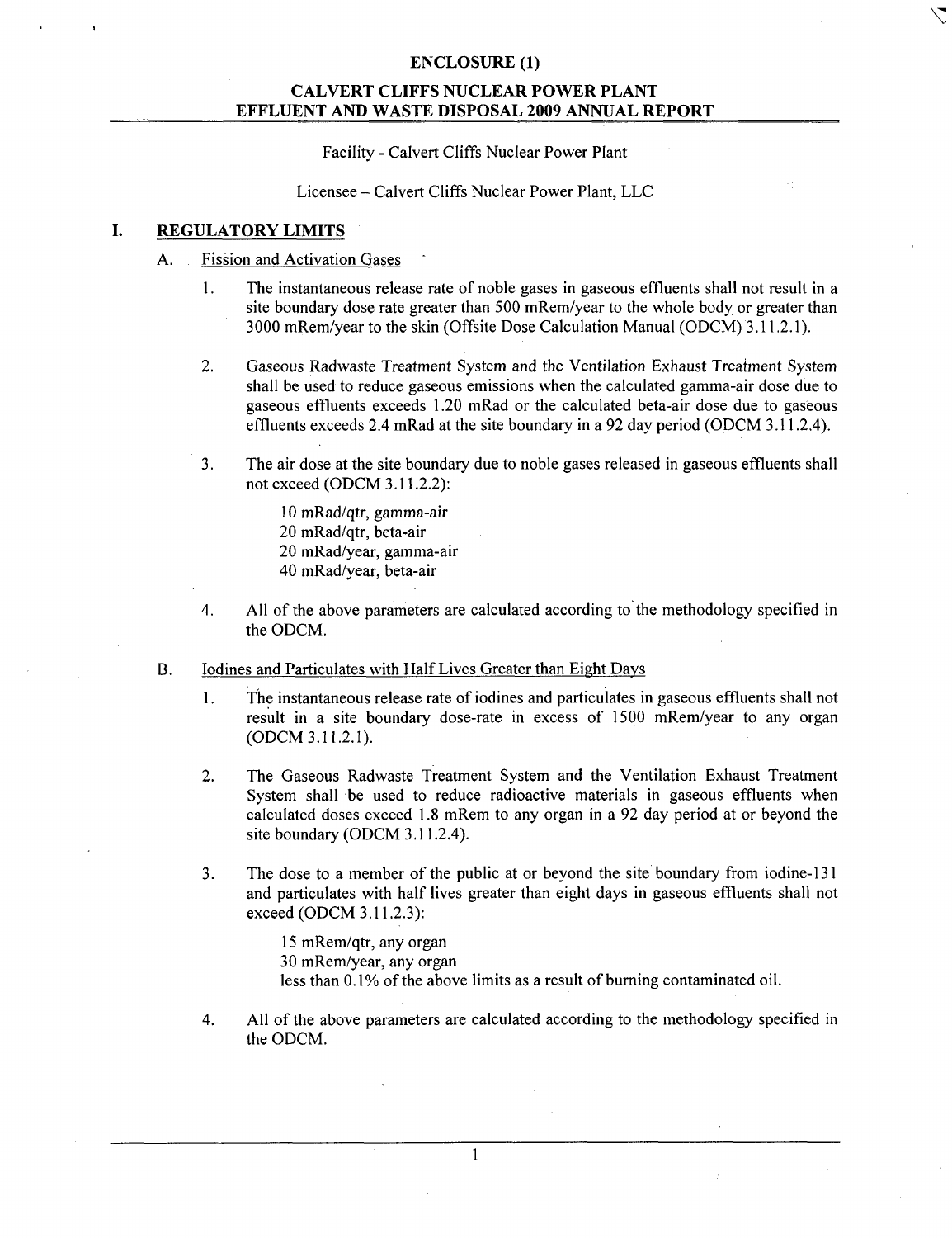### CALVERT **CLIFFS NUCLEAR** POWER **PLANT EFFLUENT AND** WASTE **DISPOSAL 2009 ANNUAL** REPORT

### C. Liquid Effluents

1. The concentrations of radionuclides in liquid effluents from the plant shall not exceed the values specified in 10 CFR Part 20, Appendix B, Table II, Column 2 for unrestricted areas (ODCM 3.11.1.1).

**'K:**

- 2. The liquid radwaste treatment system shall be used to reduce the concentration of radionuclides in liquid effluents from the plant when the calculated dose to unrestricted areas exceeds 0.36 mRem to the whole body, or 1.20 mRem to any organ in a 92 day period,(ODCM 3.11.1.3).
- 3. The dose to a member of the public in unrestricted areas shall not exceed (ODCM 3.11.1.2):

3 mRem/qtr, total body 10 mRem/qtr, any organ 6 mRem/year, total body 20 mRem/year, any organ

4. All of the liquid dose parameters are calculated according to the methodology specified in the ODCM.

#### **II.** MAXIMUM PERMISSIBLE **CONCENTRATIONS**

#### A. Fission and Activation Gases

Prior to the batch release of gaseous effluents, a sample of the source is collected and analyzed by gamma spectroscopy for the principal gamma emitting radionuclides. The identified radionuclide concentrations are evaluated and an acceptable release rate is determined to ensure that the dose rate limits of ODCM 3.11.2.1 are not exceeded.

#### B. Iodines and Particulates with Half Lives Greater than Eight Days

Compliance with the dose rate limitations for iodines and particulates is demonstrated by analysis of the charcoal and particulate samples of the station main vents. The charcoal samples are analyzed by gamma spectroscopy for quantification of radioiodine. The particulate samples are analyzed by gamma spectroscopy for quantification of particulate radioactive material. All of the above parameters are calculated according to the methodology specified in the ODCM.

#### C. Liquid Effluents

The Maximum Permissible Concentrations (MPCs) used for radioactive materials released in liquid effluents are in accordance with ODCM 3.11.1.1 and the values from 10 CFR Part 20, Appendix B, Table II, Column 2 including applicable table notes. In all cases, the more restrictive (lower) MPC found for each radionuclide is used regardless of solubility.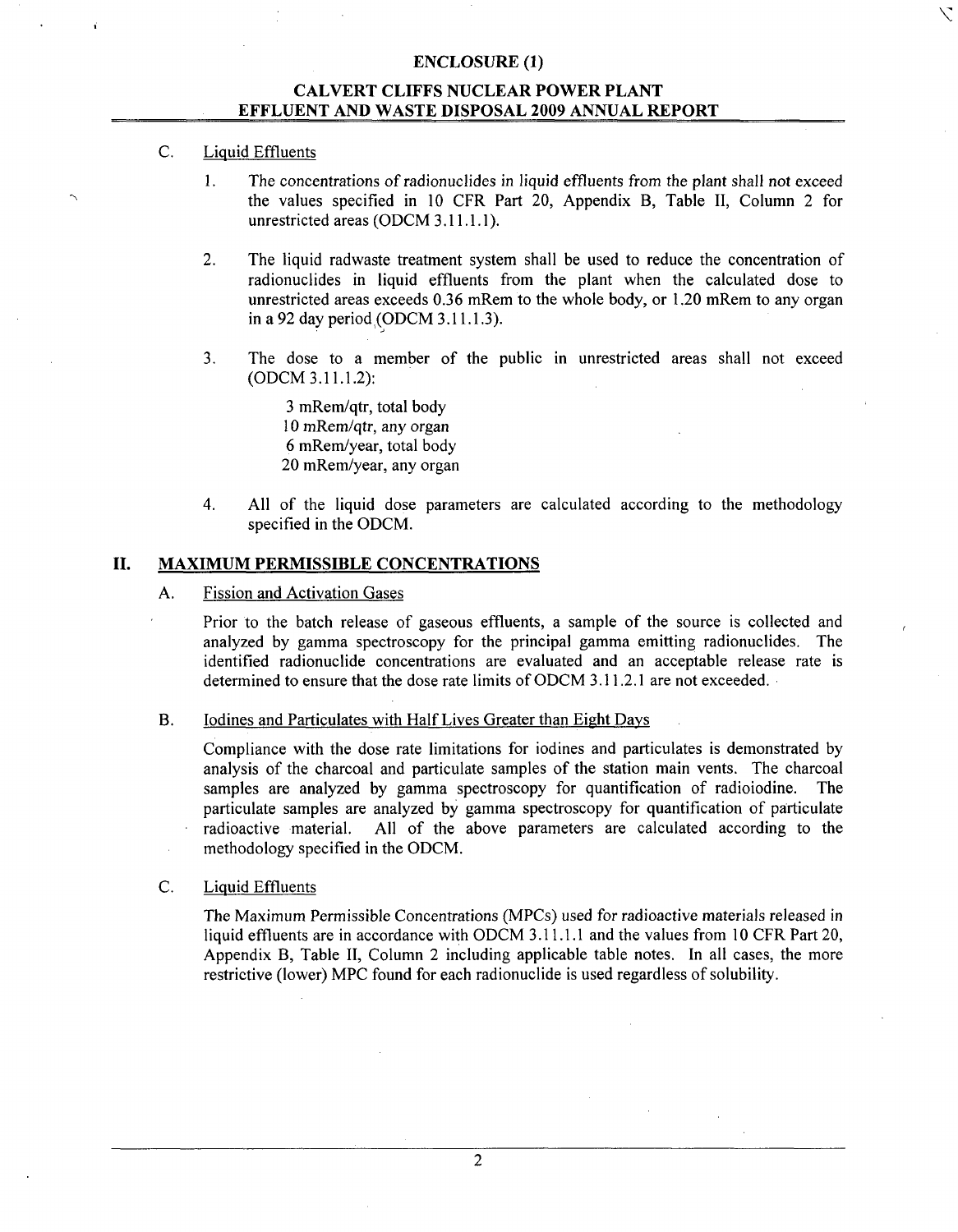#### CALVERT **CLIFFS NUCLEAR** POWER **PLANT EFFLUENT AND** WASTE **DISPOSAL 2009 ANNUAL** REPORT

#### **III. TECHNICAL SPECIFICATION** REPORTING **REQUIREMENTS**

#### **A.** Calvert Cliffs Nuclear Power Plant (CCNPP), Technical Specification 5.6.3

#### **1 . 2009** Dose Assessment Summary

|                                               | Actual | Percent of        | <b>ODCM</b>     |
|-----------------------------------------------|--------|-------------------|-----------------|
|                                               | Value  | <b>ODCM</b> limit | Limit           |
| Liquid Waste:                                 |        |                   |                 |
| Maximum Annual Organ Dose (mRem)              | 0.0028 | $0.01\%$          | 20              |
| Maximum Whole Body Dose (mRem)                | 0.0017 | 0.03%             | 6               |
| Gaseous Waste:<br>Noble Gases:                |        |                   |                 |
| Maximum Quarterly Gamma Air Dose (mRad)       | 0.002  | 0.02%             | 10              |
| Maximum Quarterly Beta Air Dose (mRad)        | 0.013  | 0.07%             | 20 <sup>1</sup> |
| <b>Iodines and Particulates:</b>              |        |                   |                 |
| Maximum Annual Organ Dose (mRem) <sup>2</sup> | 0.0008 | 0.003%            | 30              |

 $\mathbf{1}$ The controlling pathway was the fish and shellfish pathway with adult as the controlling age group and the GI-LLI representing the organ with the highest calculated dose during the calendar year of 2009.

The controlling pathway was the child-thyroid pathway representing the organ with the highest calculated dose during the calendar year of 2009. There is currently no milk pathway.

#### 2. 40 CFR 190 Total Dose Compliance

 $\overline{2}$ 

Based upon the calendar year 2009 and the ODCM calculations, the maximum exposed individual would receive 0.01% of the allowable dose. During the calendar year 2009, there were no on-site sources of direct radiation that would have contributed to a significant or measurable off-site dose. The direct radiation contribution is measured by both on-site and off-site thermoluminescent dosimeters (TLDs). The results of these measurements did not indicate any statistical increase in the off-site radiation doses attributable to on-site sources. Therefore, no increase in the calculated offsite dose is attributed to the direct exposure from on-site sources. A more detailed evaluation may be found in the Annual Radiological Environmental Operating Report.

#### 3. Solid Waste Report Requirements

During 2009, the types of radioactive solid waste shipped from Calvert Cliffs were dry compressible waste, spent resins, irradiated components, and cartridge filters which were shipped in either High Integrity Containers (HICs) within NRC approved casks, Sea/Land containers, or steel boxes. Appendix A provides a detailed breakdown of the waste shipments for 2009 per Technical Specification 5.6.3. At CCNPP, methods of waste and materials segregation are used to reduce the volume of solid waste shipped offsite for processing, volume reduction, and burial.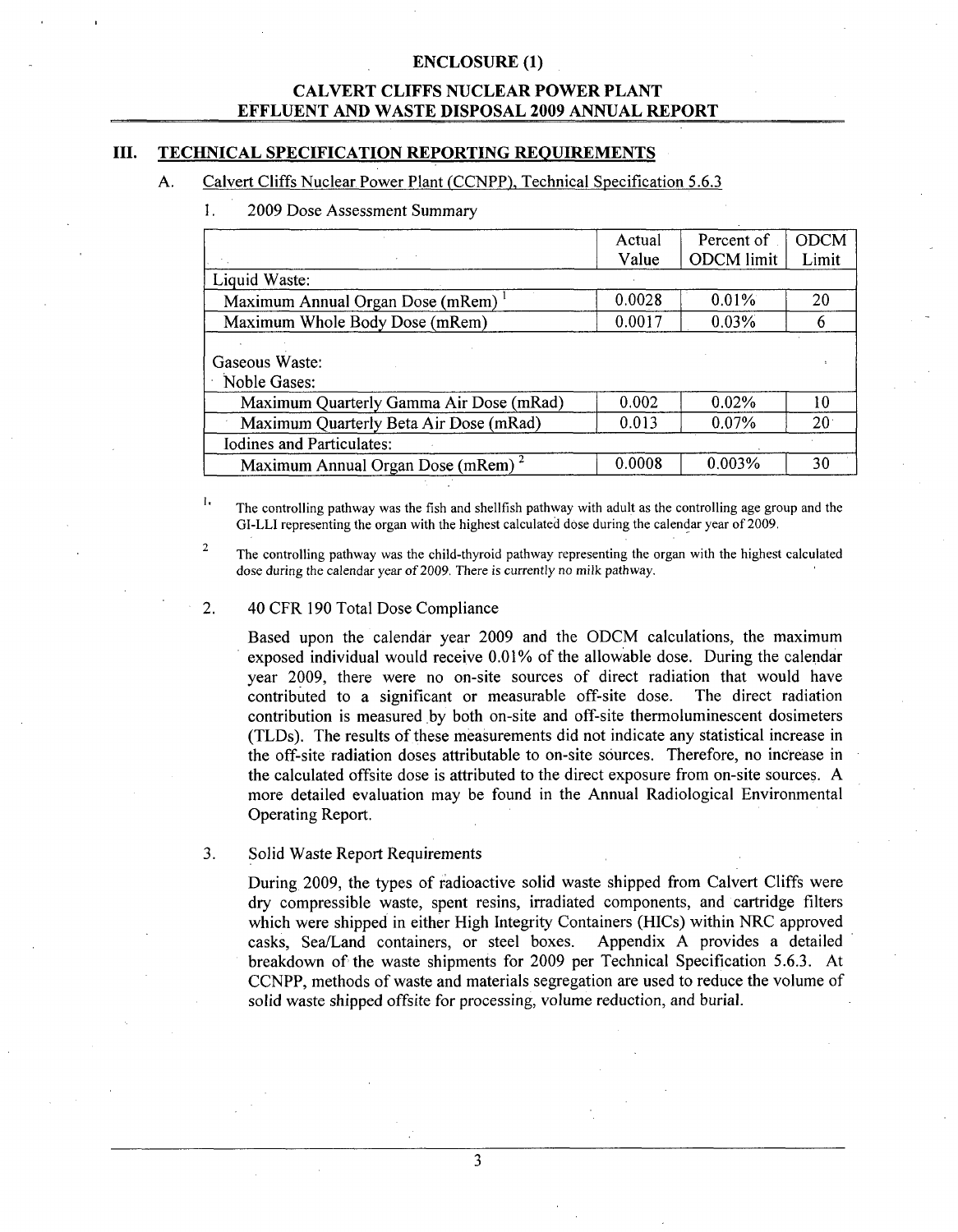### CALVERT **CLIFFS NUCLEAR** POWER **PLANT EFFLUENT AND** WASTE **DISPOSAL 2009 ANNUAL** REPORT

4. Offsite Dose Calculation Manual (ODCM) and Process Control Program (PCP) Changes

The ODCM was not revised during calendar year 2009. The PCP was not revised in 2009.

- B. Radioactive Effluent Monitoring Instrumentation
	- 1. The Unit 1 Steam Generator Blowdown Radiation Monitor I -RE-4014 was inoperable during the calendar year 2009. The Unit-I Radiation Monitor 1-RE-4014 was out of service due to an unavailability of spare parts and is expected to be operable in 2010. There are two radiation monitors on the Unit-I steam generator blowdown line: 1-RE-4014 and 1-RE-4095. The ODCM requires that one channel remain operable. No compensatory actions were required to be performed during this reporting period as the ODCM requirements were met by 1-RE-4095.
	- 2. The Liquid Radwaste Monitor 0-RE-2201 was out of service for greater than 30 days due to the following:
		- **"** Delays in tagging out existing RMS equipment to support installation of new equipment.
		- Problems with test equipment used during the Engineering Test Procedure.
		- Introduction of contaminated fluid into the sample skid, causing high background and delaying the performance of the ETP.
		- Modifications to the plant computer were not completed in time to support testing.
		- \* Errors in revised Operating Procedure and Surveillance Test Procedures. The procedures could not be performed as written.

During the period the Radiation Monitor was inoperable, compensatory actions were performed in accordance with the ODCM requirements.

C. Independent Spent Fuel Storage Installation (ISFSI), ISFSI Technical Specification 6.1

Three (3) casks of spent fuel were transferred to the ISFSI during 2009. No quantity of radionuclides was released to the environment during the ISFSI operation in 2009. Additional information regarding the ISFSI radiological environmental monitoring program is included in the Annual Radiological Environmental Operation Report.

#### IV. AVERAGE ENERGY

Not Applicable.

#### V. **MEASUREMENTS AND** APPROXIMATIONS **AND** TOTAL RADIOACTIVITY

- A. Fission and Activation Gases
	- 1. Batch Releases

Prior to each batch release of gas from a pressurized waste gas decay tank or containment, a sample is collected and analyzed by gamma spectroscopy using a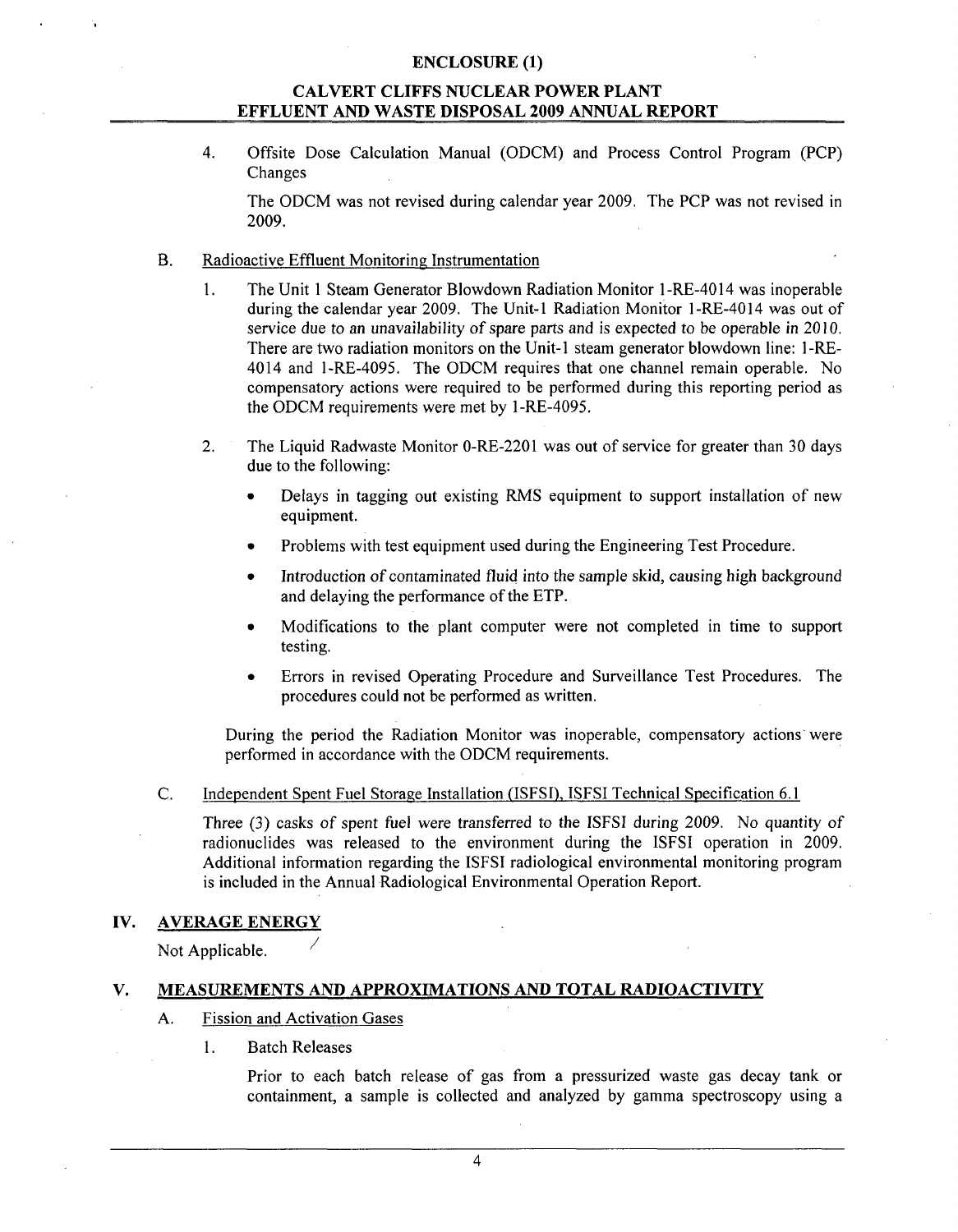#### CALVERT **CLIFFS NUCLEAR** POWER **PLANT EFFLUENT AND** WASTE **DISPOSAL 2009 ANNUAL** REPORT

germanium detector for the principal gamma emitting noble gas radionuclides. The total activity released is based on the pressure/volume relationship (gas laws). The Plant Vent Stack Radiation Monitor typically monitors containment releases, and the values from the radiation monitor may be used to assist in the calculation of activity discharged from containment during venting.

#### 2. Continuous Releases

A gas sample is collected at least weekly from the main vents and analyzed by gamma spectroscopy using a germanium detector for the principal gamma emitting noble gas radionuclides. The total activity released for the week is based on the total sample activity decay corrected to the sample time multiplied by the main vent flow for the week. The Plant Vent Stack Radiation Monitor continuously measures routine plant vent stack releases, per design, and the values from the radiation monitor may be used to assist in the calculation of activity discharged in routine plant vent stack discharges.

Prior to and after each containment purge, a gas sample is collected and analyzed by gamma spectroscopy using a germanium detector to determine the concentration of principal gamma emitting noble gas radionuclides inside containment. The total activity released is based on containment volume and purge rate. Alternatively, total activity released during a containment purge is based on continuous radiation monitor responses, grab samples, and purge fan flow rate.

A monthly composite sample is collected from the main vents and analyzed by liquid scintillation for tritium. The total tritium release for the month is based on the sample analysis and the main vent flow.

#### B. Iodine and Particulates

#### **I1.** Batch Releases

The total activities of radioiodines and particulates released from pressurized waste gas decay tanks, containment purges, and containment vents are accounted for by the continuous samplers on the main vent.

#### 2. Continuous Releases

During the release of gas from the main vents, samples of iodines and particulates are collected using a charcoal and particulate filter, respectively. The filters are removed weekly (or more often) and are analyzed by gamma spectroscopy using a germanium detector for significant gamma emitting radionuclides. The total activity released for the week is based on the total sample activity decay corrected to the midpoint of the sample period multiplied by the main vent flow for the week. A plate-out correction factor is applied to the results to account for the amount of iodine lost in the sample lines prior to sample collection. The weekly particulate filters are then combined to form monthly and quarterly composites for the gross alpha and strontium-89 and strontium-90 analyses.

**5**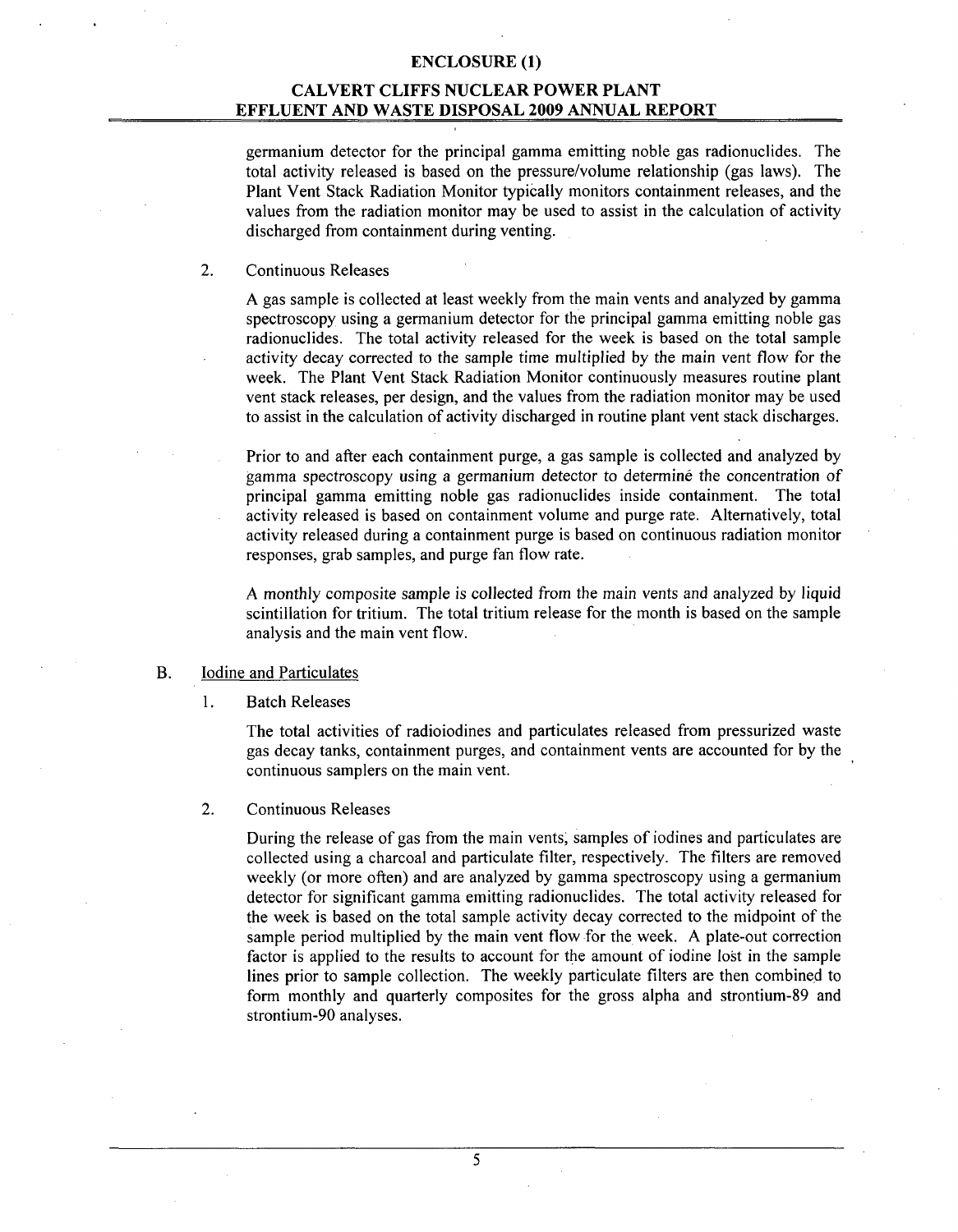### CALVERT **CLIFFS NUCLEAR** POWER **PLANT EFFLUENT AND** WASTE **DISPOSAL 2009 ANNUAL** REPORT

#### C. Liquid Effluents

1. Batch Releases

Prior to the release of liquid from a waste tank, a sample is collected and analyzed by gamma spectroscopy for the principal gamma emitting radionuclides. To demonstrate compliance with the concentration requirements addressed in Section I.C. 1 above, the measured radionuclide concentrations are compared with the allowable MPCs; dilution in the discharge conduit is considered, and an allowable release rate is verified.

The total activity released in each batch is determined by multiplying the volume released by the concentration of each radionuclide. The actual volume released is based on the difference in tank levels prior to and after the release. A proportional composite sample is also withdrawn from each release, and this is used to prepare monthly tritium and gross alpha, iron-55, nickel-63, strontium-89, and strontium-90 samples for analysis are prepared quarterly for offsite analysis.

Batch discharges of secondary (normally uncontaminated) waste streams are also monitored for radioactivity. No activity is normally detected in these secondary waste streams.

There were no major changes to the liquid radwaste system in calendar year 2009.

2. Continuous Releases

To account for activity from continuous releases, a sample is collected and analyzed by gamma spectroscopy for the principal gamma emitting radionuclides. The measured radionuclide concentrations are compared with the allowable MPC concentrations in the discharge conduit, and an allowable release rate is verified.

When steam generator blowdown is discharged to the circulating water conduits, it is sampled and gamma isotopic analysis is performed at a minimum of three times per week and these samples are used in turn to prepare a weekly blowdown composite sample based on each day's blowdown. These results are multiplied by the actual quantity of blowdown to determine the total activity released. The weekly composite is also used to prepare monthly composites for tritium analysis.

During periods of primary-to-secondary leakage, the secondary system becomes contaminated and subsequently contaminates the turbine building sumps. The lowlevel activity water (predominantly tritium) contained in the turbine building sumps is discharged to the circulating water conduits. This water is sampled weekly and composited. The composite sample is analyzed at least monthly for tritium and principal gamma emitting radionuclides. The results are multiplied by the actual quantity of liquid released to determine the total activity released.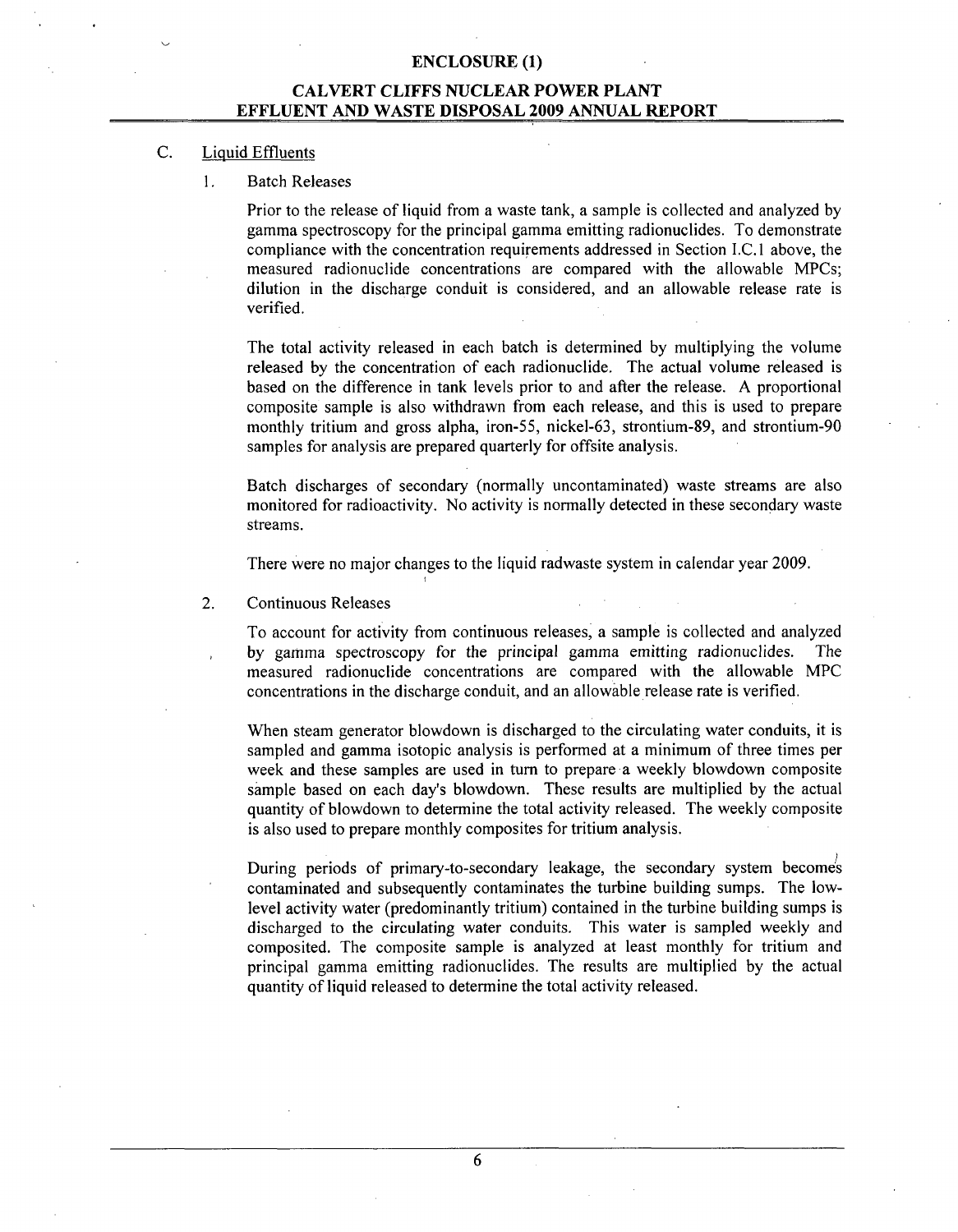### CALVERT **CLIFFS NUCLEAR** POWER **PLANT EFFLUENT AND** WASTE **DISPOSAL 2009 ANNUAL** REPORT

#### **D.** Estimation of Total Error

Total error for all releases was estimated using, as a minimum, the random counting error associated with typical releases. In addition to this random error, the following systematic errors were also examined:

#### 1. Liquid

- a. Error in volume of liquid released prior to dilution during batch releases.
- b. Error in volume of liquid released via steam generator blowdown.
- c. Error in amount of dilution water used during the reporting period.

#### 2. Gases

- a. Error in main vent release flow.
- b. Error in sample flow rate.
- c. Error in containment purge release flow.
- d. Error in gas decay tank pressure.

Where errors could be estimated they are usually considered additive.

#### E. Reporting and Recordkeeping for Decommissioning

In accordance with 10 CFR 50.75.g, each licensee shall keep records of information important to the safe and effective decommissioning of the facility in an identified location until the license is terminated by the Commission. If records of relevant information are kept for other purposes, reference to these records and their locations may be used. Information the Commission considers important to decommissioning consists of records of spills or other unusual occurrences involving the spread of contamination in and around the facility, equipment, or site. These records may be limited to instances when significant contamination remains after any cleanup procedures or when there is reasonable likelihood that contaminants may have spread to inaccessible areas as in the case of possible seepage into porous materials such as concrete. These records must include any known information on identification of involved nuclides, quantities, forms, and concentrations.

To assist in the decommissioning, and to provide early and advance detection of any unmonitored releases of radioactive material from the site, groundwater is routinely sampled. These groundwater samples are analyzed for gamma and tritium activity. Sample size and/or count times are adjusted to achieve analytical sensitivities better than the environmental LLDs for gamma emitters (listed in ODCM Table 4.12-1), and approximately *350* pCi/l for tritium.

Groundwater samples were collected from five piezometer tubes in 2009. A piezometer tube is a shallow monitoring well which allows access to groundwater at a depth of approximately 40 feet beneath the site. Of the five piezometer tubes sampled in 2009 the #11 piezometer tube shows low concentrations of tritium, with no plant related fission and activation products detected. The source of the tritium has been identified and repaired. Monitoring of this well shows only changes due to natural attenuation with no additional contamination in the groundwater plume. The 2009 tritium and gross gamma analyses results are reproduced on the following tables.

**7**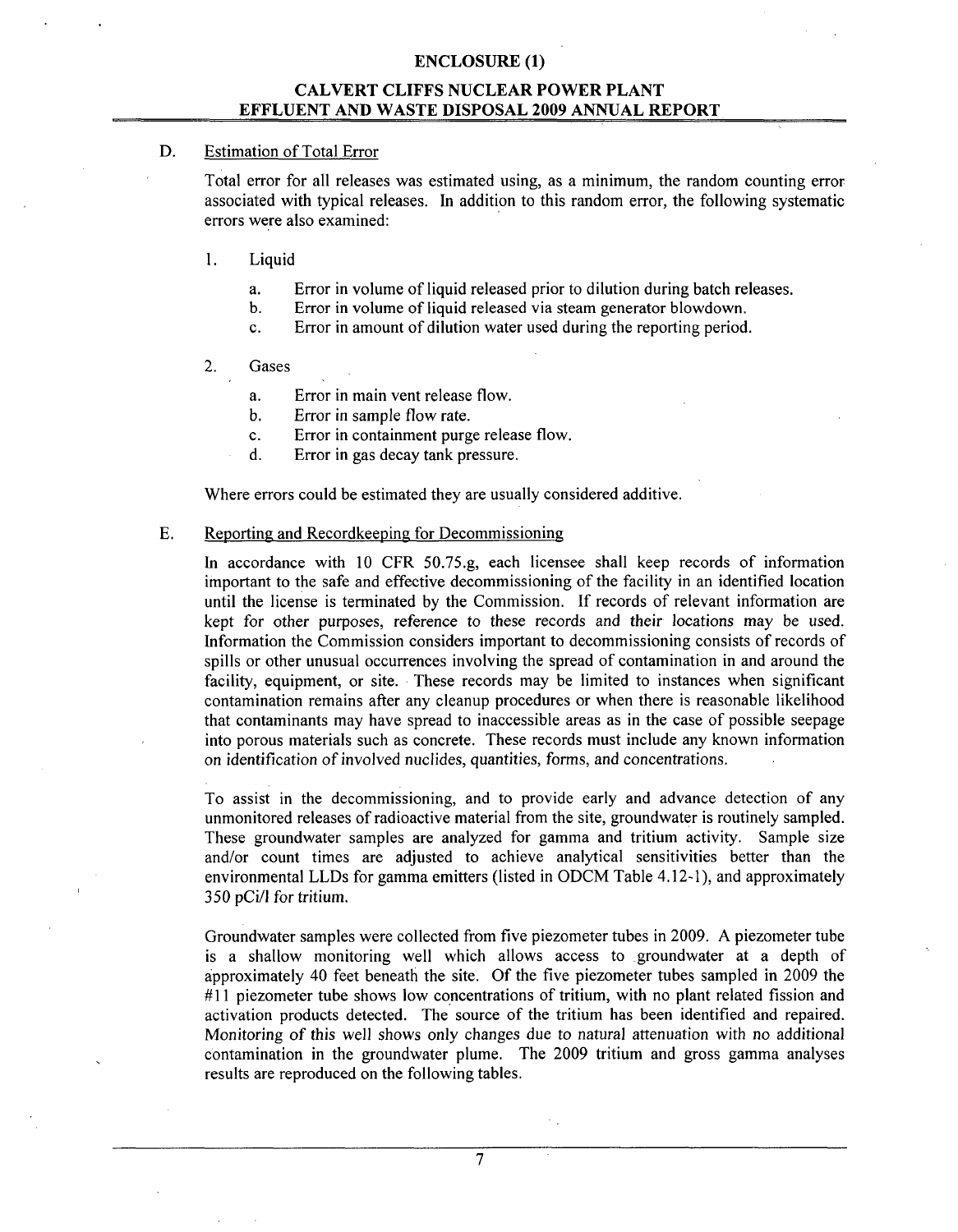### CALVERT **CLIFFS NUCLEAR** POWER **PLANT EFFLUENT AND** WASTE **DISPOSAL 2009 ANNUAL** REPORT

| Sample Date | Piezometer Tube #s |       |         |         |         |  |  |  |
|-------------|--------------------|-------|---------|---------|---------|--|--|--|
|             | 11                 | 12    | 13      | 15      | 18      |  |  |  |
| 01/07/2009  | $863 + -181$       |       |         |         |         |  |  |  |
| 01/31/2009  | $703 + (-181)$     | 313   | $<$ 313 | $<$ 313 | $<$ 313 |  |  |  |
| 03/10/2009  | $359 + (-181)$     |       |         |         |         |  |  |  |
| 06/17/2009  | $.788 + (-180)$    | < 286 | < 286   | $282$   | $282$   |  |  |  |
| 09/03/2009  | $1310 + (-190$     | < 291 | < 285   | < 285   | < 285   |  |  |  |
| 12/5/2009   | $786 + (-179)$     | < 283 | < 283   | < 283   | < 283   |  |  |  |

# Concentration of Tritium in Groundwater (Results in units of  $10^{-3}$  pCi/m<sup>3</sup> +/- 2 $\sigma$ )

### Gross Concentration of Gamma Emitters (Results in units of  $pCi/L +/- 2\sigma$ )

|         |        | Piezometer Tube #s |         |         |
|---------|--------|--------------------|---------|---------|
| 11      | 12     | 13                 | 15      | 18      |
| 米       | $\ast$ | $\ast$             | *       | $\ast$  |
| $\star$ | $\ast$ | $\ast$             | $\star$ | $\ast$  |
| $\ast$  | $\ast$ | $\ast$             | $\star$ | $\ast$  |
| $\ast$  | $\ast$ | 実                  | $\ast$  | $\star$ |
|         |        |                    |         |         |

**\*All** Non-Natural Gamma Emitters < MDA

 $\hat{G}$ 

8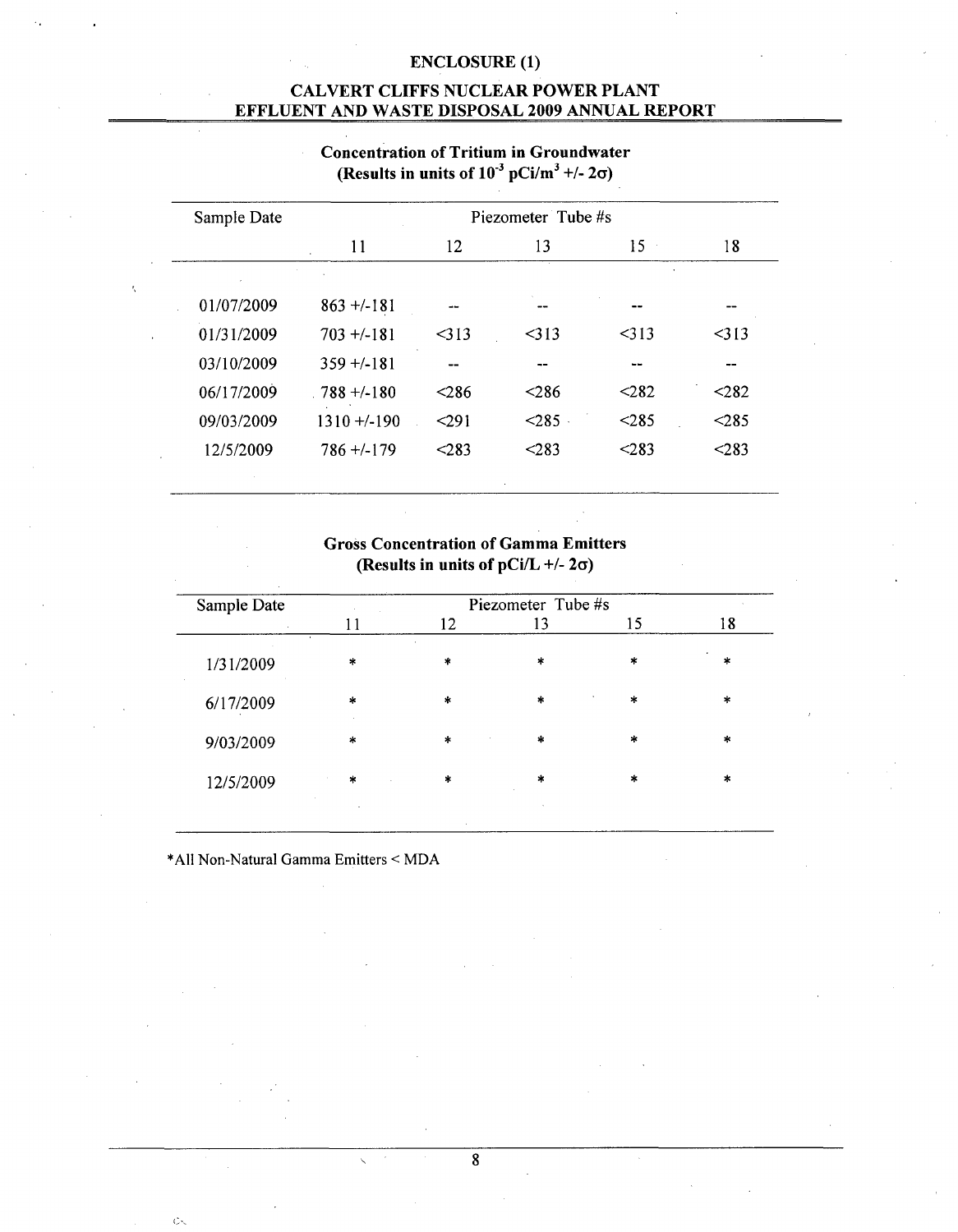## CALVERT **CLIFFS NUCLEAR** POWER **PLANT EFFLUENT AND** WASTE **DISPOSAL 2009 ANNUAL** REPORT

# VI. BATCH **RELEASES**

|    |                                                                                                                            | 2009                  |                           |                       |                       |  |  |
|----|----------------------------------------------------------------------------------------------------------------------------|-----------------------|---------------------------|-----------------------|-----------------------|--|--|
|    |                                                                                                                            | 1ST<br><b>QUARTER</b> | 2ND<br><b>QUARTER</b>     | 3RD<br><b>QUARTER</b> | 4TH<br><b>QUARTER</b> |  |  |
| А. | <b>Liquid</b>                                                                                                              |                       |                           |                       |                       |  |  |
|    | 1. Number of batch releases                                                                                                | 20                    | 14                        | 15                    | 10                    |  |  |
|    | 2. Total time period for batch<br>releases (min)                                                                           | $2.66E + 05$          | $1.79E + 05$<br>$\bar{z}$ | $1.50E + 05$          | 1.35E+05              |  |  |
|    | 3. Maximum time period for a<br>batch release (min)                                                                        | 4.46E+04              | $4.46E + 04$              | $1.46E + 04$          | $4.46E + 04$          |  |  |
|    | 4. Average time period<br>for<br>batch releases (min)                                                                      | $1.33E + 04$          | $1.28E + 04$              | $1.01E + 04$          | $1.22E + 04$          |  |  |
|    | 5. Minimum time period for a<br>batch release (min)                                                                        | $3.30E + 01$          | $3.00E + 01$              | $3.00E + 01$          | $3.03E + 01$          |  |  |
|    | 6. Average stream flow during<br>periods of effluent into a<br>flowing stream (liters/min of $\epsilon$<br>dilution water) | 4.46E+06              | $4.60E + 06$              | 4.59E+06              | $4.26E + 06$          |  |  |
| В. | Gaseous                                                                                                                    |                       |                           |                       |                       |  |  |
|    | 1. Number of batch releases                                                                                                | 9                     | $\overline{2}$            | 1                     | 1                     |  |  |
|    | 2. Total time period for batch<br>releases (min)                                                                           | $5.24E + 03$          | 5.35E+02                  | $2.74E + 02$          | $1.67E + 03$          |  |  |
|    | 3. Maximum time period for a<br>batch release (min)                                                                        | $2.11E+03$            | 2.75E+02                  | $2.74E + 02$          | $1.67E + 03$          |  |  |
|    | 4. Average time period<br>for<br>batch release (min)                                                                       | $5.82E + 02$          | $2.68E + 02$              | 2.74E+02              | $1.67E + 03$          |  |  |
|    | 5. Minimum time period for a<br>batch release (min)                                                                        | $5.00E + 00$          | $2.60E+02$                | $2.74E + 02$          | $1.67E + 03$          |  |  |

 $\overline{9}$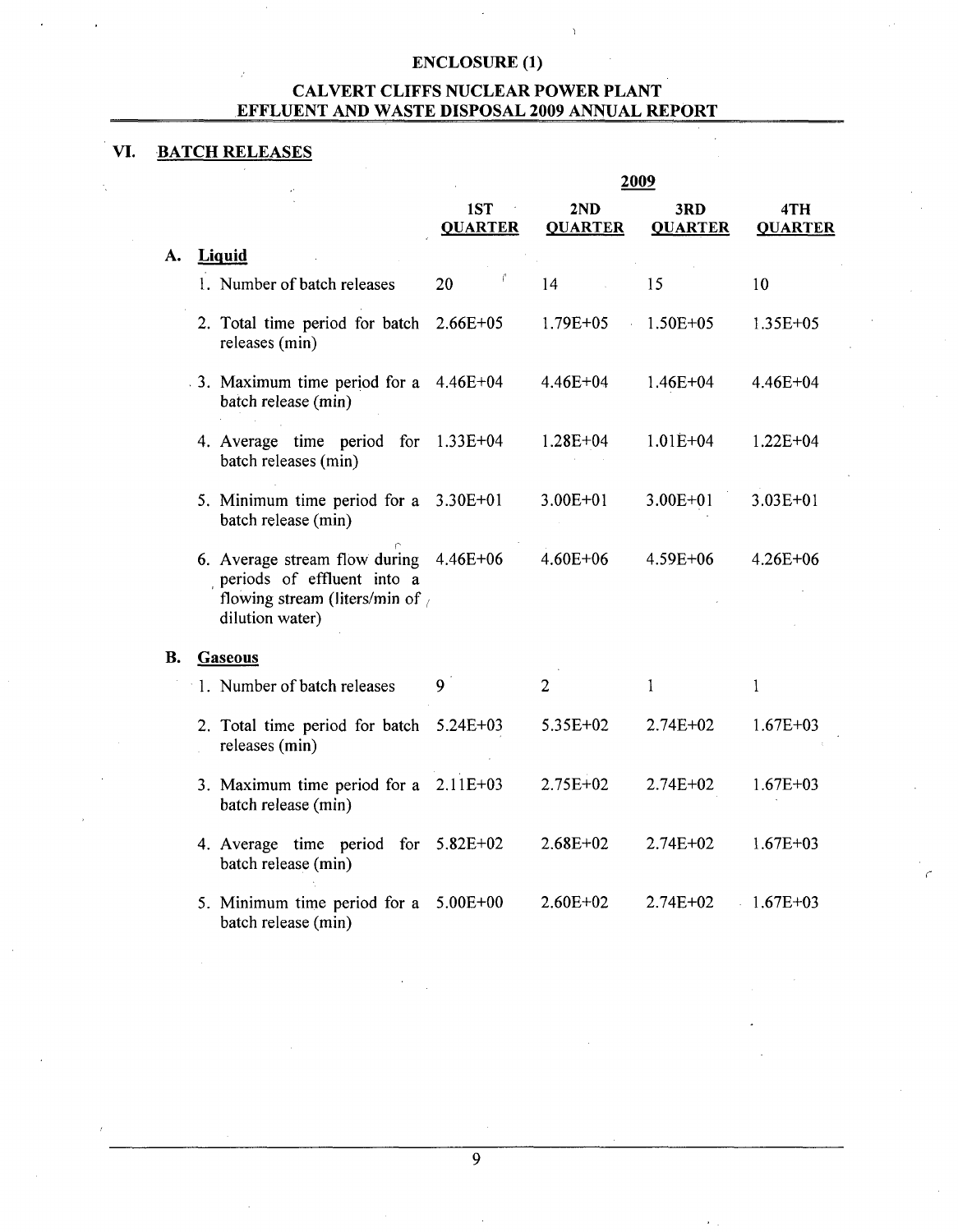### CALVERT **CLIFFS NUCLEAR** POWER **PLANT EFFLUENT AND** WASTE **DISPOSAL 2009 ANNUAL** REPORT

# **VII.** ABNORMAL **RELEASES**

|                            | 1ST<br><b>QUARTER</b>                                                     | 2ND<br><b>QUARTER</b> | 3RD<br><b>QUARTER</b> | 4TH<br><b>OUARTER</b> |  |  |  |  |
|----------------------------|---------------------------------------------------------------------------|-----------------------|-----------------------|-----------------------|--|--|--|--|
|                            |                                                                           | $-0-$                 | $-0-$                 | $-0-$                 |  |  |  |  |
|                            |                                                                           |                       |                       |                       |  |  |  |  |
| (Curies)                   | $-0-$                                                                     | $-0-$                 | $-0-$                 | $-0-$                 |  |  |  |  |
| <b>Gaseous</b>             |                                                                           |                       |                       |                       |  |  |  |  |
| 1. Number of releases      | $-0-$                                                                     | $-0-$                 | $-0-$                 | - 0 -                 |  |  |  |  |
| 2. Total activity releases | - 0 -                                                                     | $-0-$                 | - 0 -                 | - 0 -                 |  |  |  |  |
|                            | Liquid<br>1. Number of releases<br>2. Total activity released<br>(Curies) | $-0-$                 |                       |                       |  |  |  |  |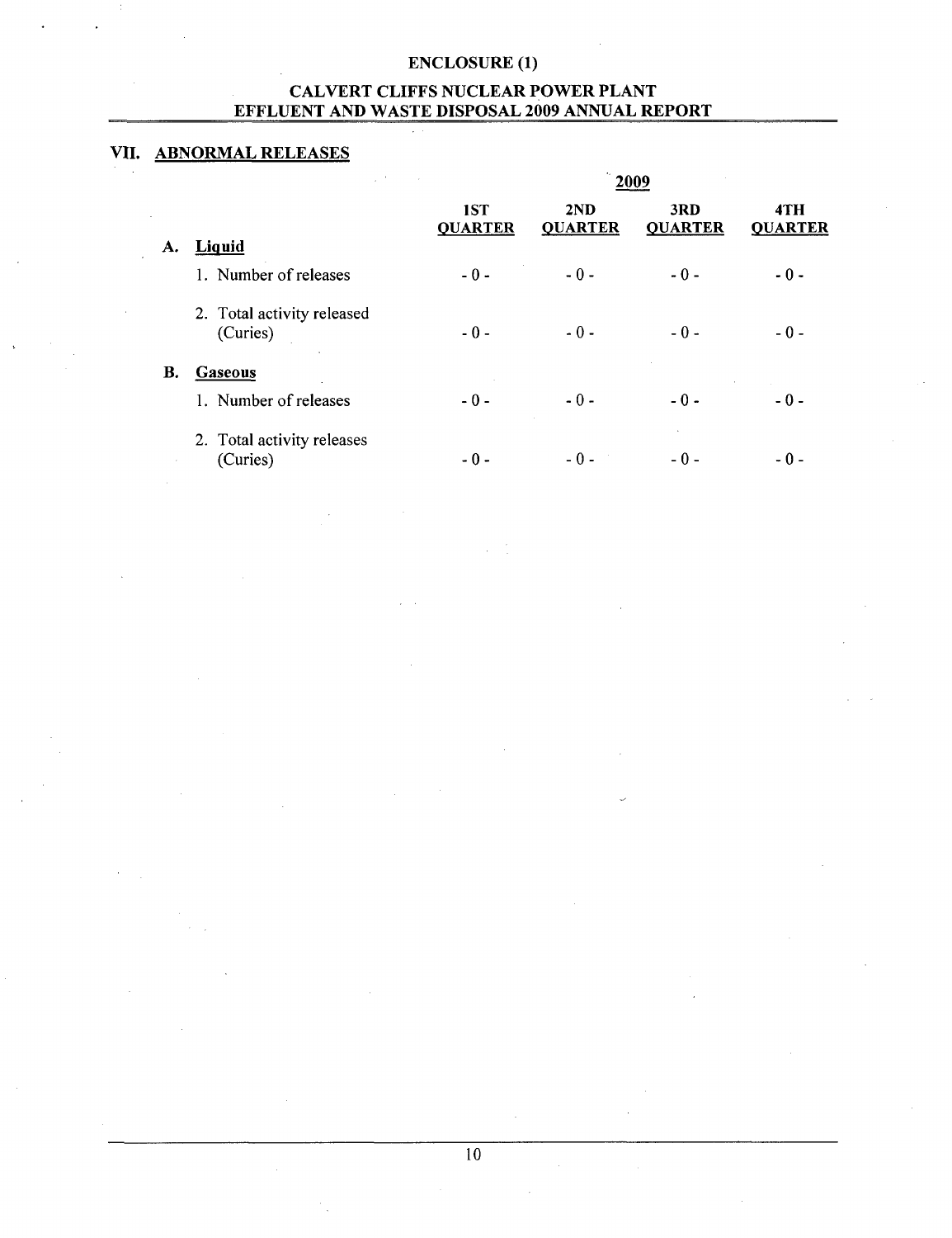#### **CALVERT CLIFFS NUCLEAR POWER PLANT EFFLUENT AND WASTE DISPOSAL 2009 ANNUAL REPORT**

### **1ST 2ND 3RD 4TH EST. TOTAL <br>
<b>1ST 2ND 3RD 4TH EST. TOTAL A. FISSION AND ACTIVATION GASES UNITS** QUARTER QUARTER QUARTER QUARTER ERROR, **%** 1. Total Release Ci 2.18E+02 6.33E+00 3.55E+01 9.84E+00 **±1.20E+01** 2. Average release rate for period  $\mu$ Ci/sec 2.80E+01 8.43E-01 4.46E+00 1.24E+00<br>3. Percent of Tech. Spec. limit (1)  $\frac{\%}{\%}$  8.64E-04 8.64E-04 8.64E-04 2.64E-04 3. Percent of Tech. Spec. limit (1) <br> **3.** Percent of Tech. Spec. limit (2) <br> **3.** Percent of Tech. Spec. limit (2) <br> **3. 6.64E-04 8.64E-04 8.64E-04 8.64E-04 8.64E-04 8.10E-04 8.10E-04 8.10E-04 8.10E-04** 4. Percent of Tech. Spec. limit (2) <br>
5.10E-04 5.10E-04 5.10E-04 5.10E-04 5.10E-04 5.10E-04<br>
5. Percent of Tech. Spec. limit (3) <br>
<sup>9</sup>/<sub>9</sub> 4.40E-02 8.75E-04 3.60E-03 3.13E-03 5. Percent of Tech. Spec. limit (3) **%** 4.40E-02 8.75E-04 3.60E-03 3.13E-03 6. Percent of Tech. Spec. limit (4) **%** 2.58E-02 2.58E-02 2.58E-02 2.58E-02 7. Percent of Tech. Spec. limit (5) 8. Percent of Tech. Spec. limit (6) **%** 5.55E-02 5.55E-02 5.55E-02 5.55E-02 B. JODINES 1. Total Iodine - 131 Ci 2.13E-03 6.25E-05 2.21E+00 7.88E-06 ±6.50E+00 2. Average release rate for period  $\frac{UCi/sec}{2.74E-04}$  7.95E-06 2.77E-04 9.92E-07 4. Percent of Tech. Spec. limit (7) **%** 4.13E-01 5.77E-04 4.25E-01 5.76E-04 *5.* Percent of Tech. Spec. limit (8) **%** 4.27E-02 2.63E-03 4.27E-01 4.27E-01 **C. PARTICULATES** 1. Particulates with half lives greater than 8 days Ci 9.75E-09 4.03E-07 (9) (9) ±1.20E+01 2. Average release rate for period  $\mu$ Ci/sec 1.254E-09 5.12E-08 (9) (9) 4. Percent of Tech. Spec. limit (7) **%** 4.13E-01 2.02E-05 (9) (9) 5. Percent of Tech. Spec. limit (8) **%** 4.27E-02 1.01E-05 (9) (9) 6. Gross alpha radioactivity Ci **(9)** (9) (9) **(9)** ±2.50E+0I D. TRITIUM<br>1. Total Release 1. Total Release **Ci Ci Ci 5.19E-01 | 1.15E+00 | 1.99E+00 | 1.01E+00 | ±1.32E+01** 2. Average release rate for period **I**gCi/sec **I**  $6.67E-02$  **I**  $1.46E-01$  **I**  $2.51E-01$  **I**  $1.26E-01$

### TABLE **1A** - REG **GUIDE** 1.21 **GASEOUS EFFLUENTS** - **SUMMATION** OF **ALL RELEASES**

**A-1**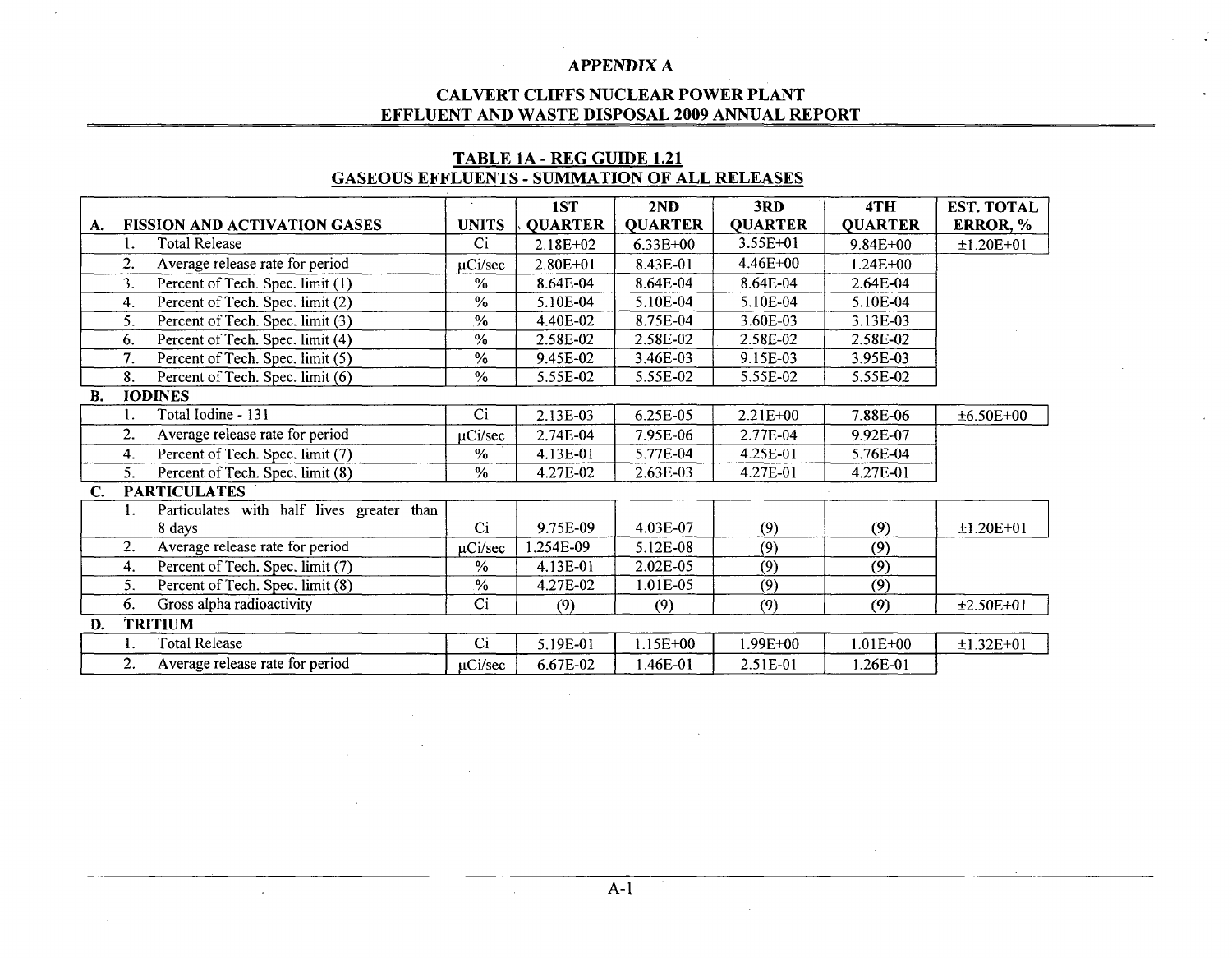### CALVERT **CLIFFS NUCLEAR** POWER **PLANT EFFLUENT AND** WASTE **DISPOSAL 2009 ANNUAL** REPORT

### TABLE **1A** - REG **GUIDE** 1.21 **GASEOUS EFFLUENTS** - **SUMMATION** OF **ALL RELEASES**

#### **NOTES** TO TABLE **1A**

(1) Percent of I.A. 1 whole body dose rate limit (500 mRem/year)

(2) Percent of I.A. **I** skin dose rate limit (3000 mRem/year)

(3) Percent of I.A.3 quarterly gamma-air dose limit (10 mRad)

(4) Percent of I.A.3 yearly gamma-air dose limit (20 mRad)

(5) Percent of I.A.3 quarterly beta-air dose limit (20 mRad)

(6) Percent of I.A.3 yearly beta-air dose limit (40 mRad)

(7) Percent of I.B.3 quarterly organ dose limit (15 mRem)

- (8) Percent of 1.B.3 yearly organ dose limit (30 mRem)
- (9) Less than minimum detectable activity which meets the lower limit of detection (LLD) requirements of ODCM Surveillance Requirement 4.11.2.1.2.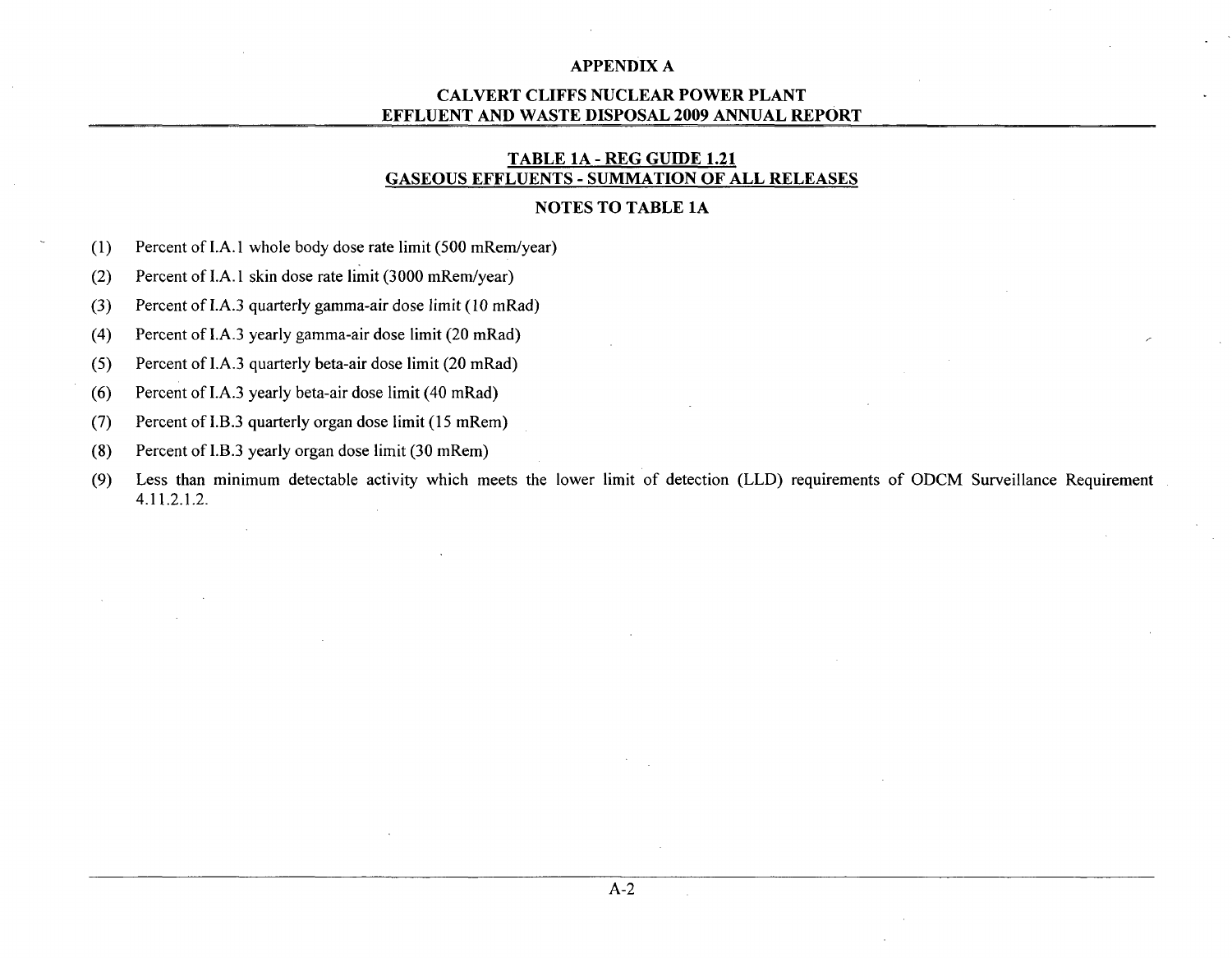### CALVERT **CLIFFS NUCLEAR** POWER **PLANT EFFLUENT AND** WASTE **DISPOSAL 2009 ANNUAL** REPORT

|    | TABLE 1C - REG GUIDE 1.21<br><b>GASEOUS EFFLUENTS - GROUND LEVEL RELEASES</b> |                                             |                  |                  |                  |                        |                  |                |                         |                  |                           |
|----|-------------------------------------------------------------------------------|---------------------------------------------|------------------|------------------|------------------|------------------------|------------------|----------------|-------------------------|------------------|---------------------------|
|    |                                                                               |                                             |                  |                  |                  | <b>CONTINUOUS MODE</b> |                  |                | <b>BATCH MODE</b>       |                  |                           |
|    |                                                                               |                                             |                  | 1ST              | 2ND              | 3RD                    | 4TH              | 1ST            | 2ND                     | 3RD              | 4TH                       |
|    |                                                                               |                                             | <b>UNITS</b>     | <b>QUARTER</b>   | <b>QUARTER</b>   | <b>QUARTER</b>         | <b>QUARTER</b>   | <b>QUARTER</b> | <b>QUARTER</b>          | <b>QUARTER</b>   | <b>QUARTER</b>            |
| 1. |                                                                               | <b>FISSION AND ACTIVATION GASES</b>         |                  |                  |                  |                        |                  |                |                         |                  |                           |
|    | Argon                                                                         | $-41$                                       | Ci               | 4.50E-04         | (2)              | 5.71E-02               | (2)              | 2.22E-03       | 1.88E-03                | 2.29E-03         | 2.10E-03                  |
|    | Krypton                                                                       | $-85$                                       | Ci               | 3.10E+01         | (2)              | $1.60E + 01$           | (2)              | $1.19E + 01$   | 3.27E+00                | $6.14E + 00$     | 4.96E-02                  |
|    | Krypton                                                                       | $-85m$                                      | Ci               | 5.84E-04         | (2)              | 2.09E-01               | (2)              | (2)            | (2)                     | (2)              | (2)                       |
|    | Krypton                                                                       | $-87$                                       | Ci               | (2)              | (2)              | (2)                    | (2)              | (2)            | (2)                     | (2)              | (2)                       |
|    | Krypton                                                                       | $-88$                                       | Ci               | (2)              | (2)              | (2)                    | (2)              | (2)            | (2)                     | (2)              | (2)                       |
|    | Xenon                                                                         | $-131m$                                     | Ci               | 8.38E+00         | (2)              | (2)                    | $\overline{(2)}$ | $3.02E - 01$   | (2)                     | (2)              | $\overline{(2)}$          |
|    | Xenon                                                                         | $-133$                                      | $\overline{Ci}$  | $1.51E + 02$     | 2.36E+00         | 5.71E-02               | (2)              | $1.20E + 01$   | 2.77E-03                | 2.29E-03         | 2.10E-03                  |
|    | Xenon                                                                         | $-133m$                                     | $\overline{Ci}$  | $1.43E + 00$     | (2)              | (2)                    | (2)              | 3.57E-02       | (2)                     | (2)              | (2)                       |
|    | Xenon                                                                         | $-135$                                      | $\overline{Ci}$  | $1.52E + 00$     | (2)              | 3.44E-01               | 5.27E-01         | 1.52E-05       | (2)                     | 1.52E-05         | $\overline{(2)}$          |
|    | Xenon                                                                         | $-135m$                                     | Ci               | (2)              | (2)              | (2)                    | (2)              | (2)            | (2)                     | (2)              | (2)                       |
|    | Xenon                                                                         | $-138$                                      | $\overline{Ci}$  | (2)              | (2)              | $\overline{(2)}$       | $\overline{(2)}$ | (2)            | (2)                     | $\overline{(2)}$ | $\overline{(2)}$          |
|    | <b>Total for Period</b>                                                       |                                             | $\overline{C}$ i | $1.93E+02$       | $3.36E + 00$     | $2.92E+01$             | $9.79E + 00$     | $2.42E + 01$   | $3.27E+00$              | $6.16E + 00$     | $5.23E-02$                |
| 2. | <b>HALOGENS</b>                                                               |                                             |                  |                  |                  |                        |                  |                |                         |                  |                           |
|    | Iodine                                                                        | $-131$                                      | Ci               | 2.13E-03         | 6.25E-05         | 2.21E-03               | 7.88E-06         | $2.14E-07$     | (2)                     | $\overline{(2)}$ | (2)                       |
|    | Iodine                                                                        | $-132$                                      | Ci               | 2.34E-02         | (2)              | 1.32E+00               | (2)              | (1)            | (1)                     | $\overline{(1)}$ | $\overline{(1)}$          |
|    | Iodine                                                                        | $-133$                                      | Ci               | 2.13E-03         | 4.36E-04         | 6.80E-04               | (2)              | 3.51E-08       | (1)                     | (1)              | (1)                       |
|    | Iodine                                                                        | $-135$                                      | $\overline{Ci}$  | (2)              | (2)              | (2)                    | (2)              | (1)            | $\overline{(1)}$        | $\overline{1}$   | (1)                       |
|    | <b>Total for Period</b>                                                       |                                             | Ci               | 2.78E-02         | 4.98E-04         | $1.32E + 00$           | 7.88E-06         | 2.49E-07       | (2)                     | (2)              | (2)                       |
| 3. |                                                                               | <b>PARTICULATES (half life &gt; 8 days)</b> |                  |                  |                  |                        |                  |                |                         |                  |                           |
|    | Manganese                                                                     | $-54$                                       | Ci               | (2)              | (2)              | (2)                    | (2)              | (1)            | (1)                     | (1)              | (1)                       |
|    | Iron                                                                          | $-55$                                       | $\overline{Ci}$  | (2)              | (2)              | (2)                    | (2)              | (1)            | (1)                     | (1)              | (1)                       |
|    | Iron                                                                          | $-59$                                       | $\overline{Ci}$  | $\overline{(2)}$ | (2)              | (2)                    | (2)              | (1)            | $\overline{(1)}$        | $\overline{1}$   | (1)                       |
|    | Cobalt                                                                        | $-58$                                       | Ci               | (2)              | (2)              | (2)                    | (2)              | (1)            | (1)                     | (1)              | (1)                       |
|    | Cobalt                                                                        | $-60$                                       | Ci               | (2)              | (2)              | (2)                    | (2)              | 9.75E-09       | (1)                     | (1)              | (1)                       |
|    | Zinc                                                                          | $-65$                                       | $\overline{Ci}$  | $\overline{(2)}$ | (2)              | (2)                    | (2)              | (1)            | (1)                     | (1)              | (1)                       |
|    | Strontium                                                                     | $-89$                                       | Ci               | (2)              | (2)              | (2)                    | (2)              | (1)            | (1)                     | (1)              | (1)                       |
|    | Strontium                                                                     | $-90$                                       | $\overline{Ci}$  | (2)              | (2)              | (2)                    | (2)              | (1)            | $\overline{(1)}$        | (1)              | $\overline{(\mathbf{I})}$ |
|    | Molybdenum                                                                    | -99                                         | $\overline{Ci}$  | (2)              | (2)              | (2)                    | (2)              | (1)            | (1)                     | (1)              | (1)                       |
|    | Cesium                                                                        | $-134$                                      | Ci               | (2)              | $\overline{(2)}$ | (2)                    | (2)              | (1)            | $\overline{(1)}$        | (1)              | (1)                       |
|    | Cesium                                                                        | $-137$                                      | $\overline{Ci}$  | $\overline{(2)}$ | (2)              | (2)                    | (2)              | (1)            | (1)                     | (1)              | $\overline{(1)}$          |
|    | Cerium                                                                        | $-141$                                      | $\overline{Ci}$  | (2)              | (2)              | (2)                    | (2)              | (1)            | $\overline{(\text{I})}$ | (1)              | $\overline{(1)}$          |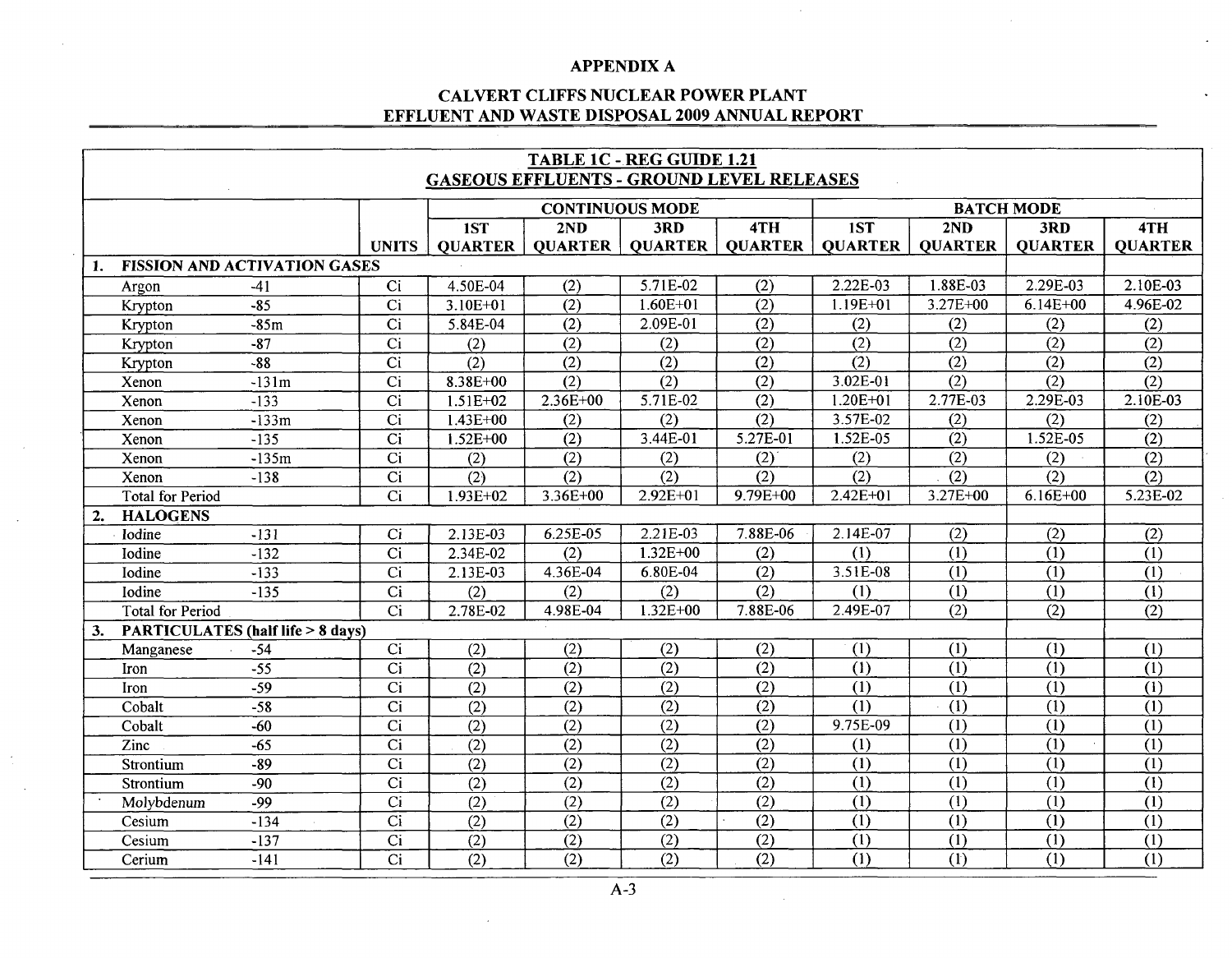### CALVERT **CLIFFS NUCLEAR** POWER **PLANT EFFLUENT AND** WASTE **DISPOSAL 2009 ANNUAL** REPORT

| TABLE 1C - REG GUIDE 1.21<br><b>GASEOUS EFFLUENTS - GROUND LEVEL RELEASES</b> |        |              |                |                        |                   |                   |                |                |                |                |
|-------------------------------------------------------------------------------|--------|--------------|----------------|------------------------|-------------------|-------------------|----------------|----------------|----------------|----------------|
|                                                                               |        |              |                | <b>CONTINUOUS MODE</b> |                   | <b>BATCH MODE</b> |                |                |                |                |
|                                                                               |        |              | 1ST            | 2ND                    | 3RD               | 4TH               | 1ST            | 2ND            | 3RD            | 4TH            |
|                                                                               |        | <b>UNITS</b> | <b>OUARTER</b> | <b>OUARTER</b>         | <b>QUARTER</b>    | <b>OUARTER</b>    | <b>QUARTER</b> | <b>OUARTER</b> | <b>OUARTER</b> | <b>QUARTER</b> |
| Cerium                                                                        | $-144$ | ◡            |                | (2)                    | ∖≁.               |                   |                |                |                |                |
| Gross Alpha                                                                   |        | u            |                | (2)                    | ◟                 |                   |                |                |                |                |
| <b>Total For Period</b>                                                       |        | u            |                | (2)                    | $\left( 2\right)$ |                   | 9.75E-09       | $\left($ I     |                |                |

### NOTES TO TABLE **1C**

**(1)** lodines and particulates in batch releases are accounted for with the main vent continuous samplers when the release is made through the plant main vent.

A-4

(2) Less than minimum detectable activity which meets the LLD requirements of ODCM Surveillance Requirement 4.11.2.1.2.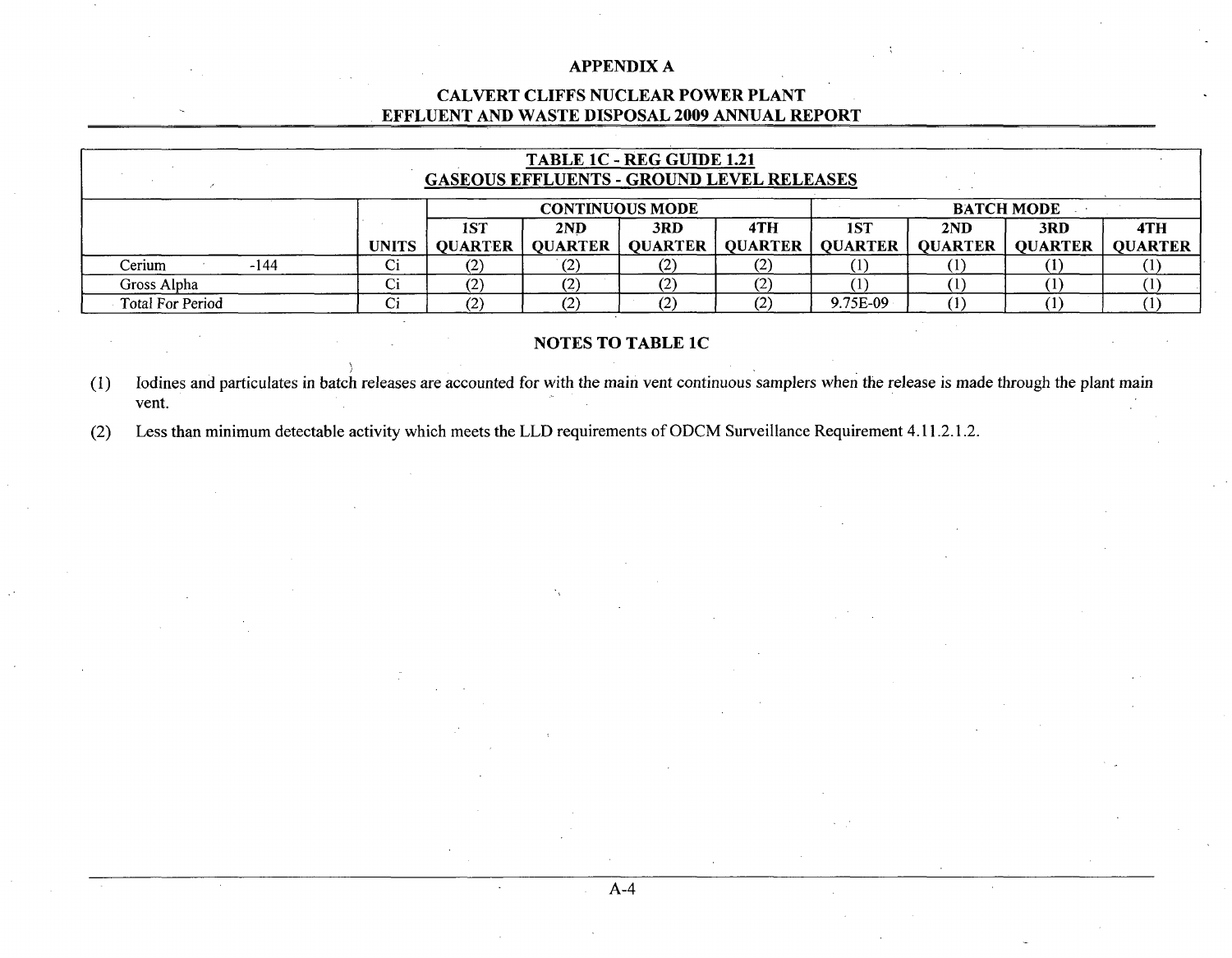### **CAL VERT CLIFFS NUCLEAR POWER PLANT EFFLUENT AND WASTE DISPOSAL 2009 ANNUAL REPORT**

|              | TABLE 2A - REG GUIDE 1.21 |                                                     |               |                |                |                |                |                   |  |  |
|--------------|---------------------------|-----------------------------------------------------|---------------|----------------|----------------|----------------|----------------|-------------------|--|--|
|              |                           | <b>LIQUID EFFLUENTS - SUMMATION OF ALL RELEASES</b> |               |                |                |                |                |                   |  |  |
|              |                           |                                                     |               | 1ST            | 2ND            | 3RD            | 4TH            | <b>EST. TOTAL</b> |  |  |
|              |                           |                                                     | <b>UNITS</b>  | <b>QUARTER</b> | <b>QUARTER</b> | <b>QUARTER</b> | <b>QUARTER</b> | ERROR, %          |  |  |
| A.           |                           | <b>FISSION AND ACTIVATION PRODUCTS</b>              |               |                |                |                |                |                   |  |  |
|              | 1.                        | Total Release (not including tritium, gases,        |               |                |                |                |                |                   |  |  |
|              |                           | alpha)                                              | Ci            | 1.15E-02       | 4.66E-03       | 5.13E-03       | 4.85E-03       | $±1.03E+01$       |  |  |
|              | 2.                        | Average diluted concentration during period         | µCi/ml        | 7.37E-08       | 3.93E-08       | 5.27E-08       | 5.99E-08       |                   |  |  |
|              | 3.                        | Percent of Tech. Spec. limit (1)                    | $\frac{0}{0}$ | 4.17E-03       | 8.29E-03       | 8.76E-03       | 6.15E-03       |                   |  |  |
|              | 4.                        | Percent of Tech. Spec. limit (2)                    | $\%$          | 1.41E-02       | 1.41E-02       | 1.41E-02       | 1.41E-02       |                   |  |  |
|              | 5.                        | Percent of Tech. Spec. limit (3)                    | $\%$          | 2.08E-02       | 2.08E-02       | 2.08E-02       | 8.17E-03       |                   |  |  |
|              | 6.                        | Percent of Tech. Spec. limit (4)                    | $\%$          | 2.87E-02       | 2.87E-02       | 2.87E-02       | 2.87E-02       |                   |  |  |
| <b>B.</b>    |                           | <b>TRITIUM</b>                                      |               |                |                |                |                |                   |  |  |
|              | 1.                        | <b>Total Release</b>                                | Ci            | 4.36E+02       | 1.46E+02       | 5.21E+02       | $1.63E + 02$   | $±1.03E+01$       |  |  |
|              | $\overline{2}$ .          | Average diluted concentration during period         | $\mu$ Ci/ml   | 2.79E-03       | 1.23E-03       | 5.35E-03       | 2.02E-03       |                   |  |  |
|              | 3.                        | Percent of applicable limit (5)                     | $\frac{0}{0}$ | $9.30E + 01$   | $4.10E + 01$   | 1.78E+02       | $6.72E + 01$   |                   |  |  |
| $\mathbf{C}$ |                           | DISSOLVED AND ENTRAINED GASES                       |               |                |                |                |                |                   |  |  |
|              |                           | <b>Total Release</b>                                | Ci            | 1.23E-01       | $1.14E-03$     | 8.31E-02       | 7.40E-03       | $±1.03E+01$       |  |  |
|              | 2.                        | Average diluted concentration during period         | $\mu$ Ci/ml   | 7.84E-07       | 9.61E-09       | 8.53E-07       | 9.13E-08       |                   |  |  |
| D.           |                           | <b>GROSS ALPHA RADIOACTIVITY</b>                    |               |                |                |                |                |                   |  |  |
|              |                           | <b>Total Release</b>                                | Ci            | (6)            | (6)            | (6)            | (6)            | N/A               |  |  |
| E.           |                           | <b>VOLUME OF WASTE RELEASED (prior to dilution)</b> |               |                |                |                |                |                   |  |  |
|              |                           | Volume processed through radwaste system            | liters        | 2.50E+06       | $1.97E + 06$   | $1.58E + 06$   | $1.68E + 06$   | $±1.30E+00$       |  |  |
| F.           |                           | <b>VOLUME OF DILUTION WATER USED</b>                |               |                |                |                |                |                   |  |  |
|              |                           | <b>DURING PERIOD (7)</b>                            | liters        | $9.54E+11$     | $1.18E+12$     | 1.20E+12       | $1.20E+12$     | $±1.64E+01$       |  |  |

### **NOTES** TO TABLE **2A**

(1) Percent of I.C.3 Quarterly Organ Dose Limit (10 mRem) to maximum exposed organ

(2) Percent of I.C.3 Yearly Organ Dose Limit (20 mRem) to maximum exposed organ

(3) Percent of I.C.3 Quarterly Whole Body Dose Limit (3 mRem)

(4) Percent of I.C.3 Yearly Whole Body Dose Limit (6 mRem)

(5) Limit used is  $3 \times 10^{-3}$   $\mu$ Ci/ml

(6) Less than minimum detectable activity which meets the LLD requirements of ODCM Surveillance Requirement 4.11.1.1.1.1.

(7) Includes dilution water used during continuous discharges.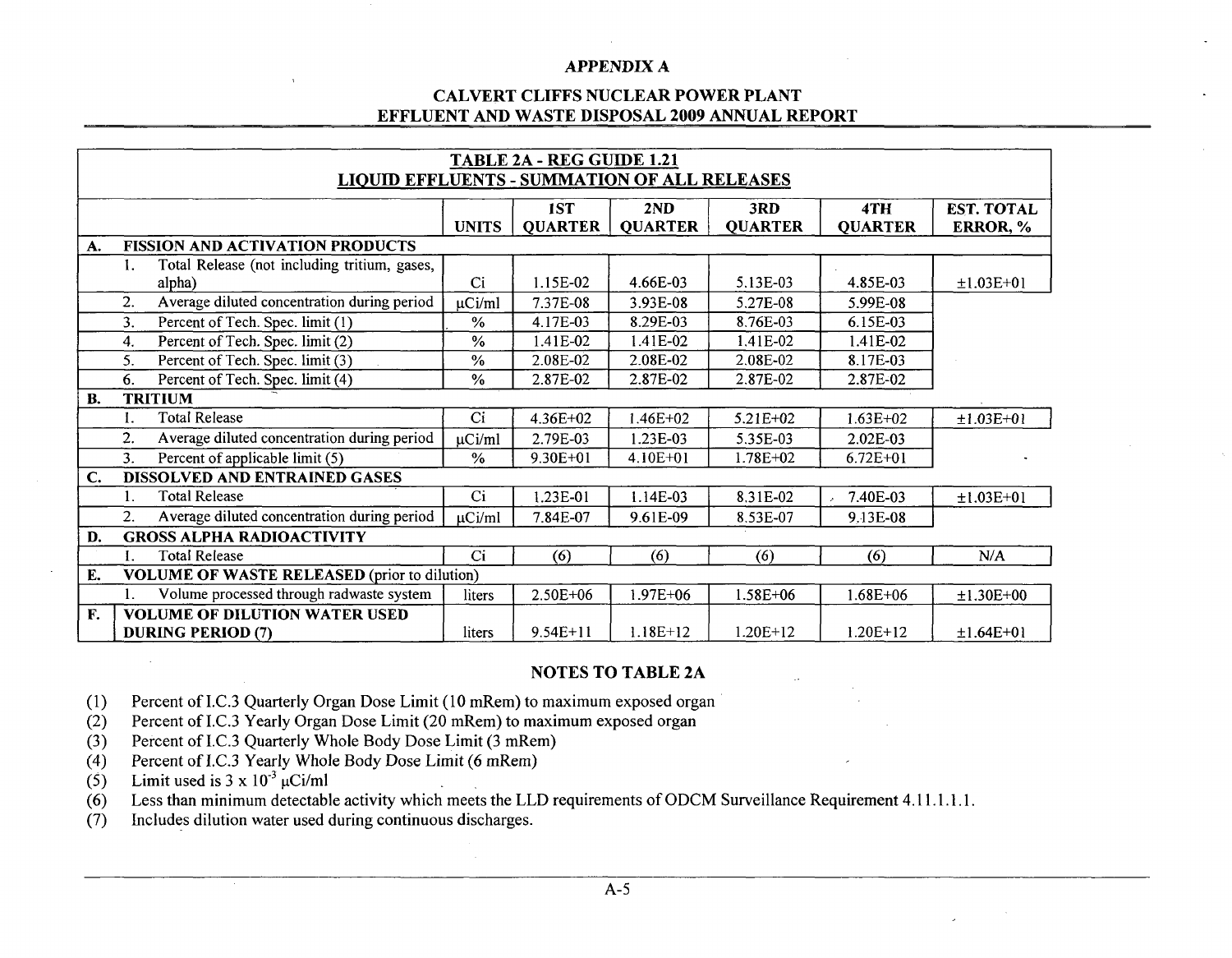### **CALVERT CLIFFS NUCLEAR POWER PLANT EFFLUENT AND WASTE DISPOSAL 2009 ANNUAL REPORT**

| TABLE 2B - REG GUIDE 1.21<br><b>LIQUID EFFLUENTS</b> |                  |                  |                        |                           |                           |                |                   |                  |                |
|------------------------------------------------------|------------------|------------------|------------------------|---------------------------|---------------------------|----------------|-------------------|------------------|----------------|
|                                                      |                  |                  | <b>CONTINUOUS MODE</b> |                           |                           |                | <b>BATCH MODE</b> |                  |                |
|                                                      |                  | 1ST              | 2ND                    | 3RD                       | 4TH                       | 1ST            | 2ND               | 3RD              | 4TH            |
| <b> NUCLIDES RELEASED</b>                            | <b>Units</b>     | <b>OUARTER</b>   | <b>OUARTER</b>         | <b>OUARTER</b>            | <b>QUARTER</b>            | <b>QUARTER</b> | <b>QUARTER</b>    | <b>QUARTER</b>   | <b>QUARTER</b> |
| $\text{Bervllium} - 7$                               | Ci               | (1)              | (1)                    | (1)                       | (1)                       | (1)            | (1)               | (1)              | (1)            |
| Sodium – 24                                          | Ci               | $\overline{(1)}$ | (1)                    | (1)                       | (1)                       | (1)            | (1)               | (1)              | (1)            |
| Chromium - 51                                        | $\overline{Ci}$  | (1)              | (1)                    | (1)                       | (1)                       | (1)            | (1)               | (1)              | (1)            |
| Manganese - 54                                       | $\overline{C}$ i | (1)              | (1)                    | (1)                       | (1)                       | 3.20E-05       | 8.67E-06          | 2.36E-05         | 1.16E-05       |
| $\text{Iron} - 55$                                   | Ci               | (2)              | (2)                    | (2)                       | (2)                       | 5.55E-03       | 1.48E-03          | 2.58E-03         | 1.71E-03       |
| $\overline{\text{Cobalt} - 57}$                      | $\overline{Ci}$  | (1)              | (1)                    | (1)                       | (1)                       | (1)            | 1.01E-05          | (1)              | 3.97E-06       |
| $\text{Cobalt} - \overline{58}$                      | C <sub>i</sub>   | (1)              | (1)                    | (1)                       | (1)                       | 2.25E-03       | 1.77E-03          | 1.65E-03         | 2.69E-03       |
| $Iron - 59$                                          | Ci               | (1)              | (1)                    | (1)                       | (1)                       | (1)            | (1)               | (1)              | (1)            |
| $Cobalt - 60$                                        | Ci               | (1)              | (1)                    | (1)                       | (1)                       | 4.58E-04       | 2.05E-04          | 2.95E-04         | 3.55E-04       |
| Nickel-63                                            | $\overline{Ci}$  | $\overline{(1)}$ | (1)                    | (1)                       | (1)                       | 4.09E-11       | 7.38E-04          | 4.72E-04         | (1)            |
| $Zinc-65$                                            | $\overline{Ci}$  | (1)              | (1)                    | (1)                       | (1)                       | (1)            | (1)               | (1)              | (1)            |
| Strontium - 89                                       | $\overline{Ci}$  | (1)              | (1)                    | (1)                       | (1)                       | (1)            | (1)               | (1)              | (1)            |
| Strontium - 90                                       | $\overline{Ci}$  | (1)              | (1)                    | $\overline{(\mathbf{1})}$ | $\overline{(\mathbf{1})}$ | (1)            | $\overline{(1)}$  | (1)              | (1)            |
| Strontium - 92                                       | $\overline{ci}$  | $\overline{(1)}$ | (1)                    | $\overline{(1)}$          | (1)                       | (1)            | (1)               | (1)              | (1)            |
| Niobium - 95                                         | $\overline{Ci}$  | $\overline{(1)}$ | (1)                    | (1)                       | (1)                       | (1)            | (1)               | (1)              | 2.77E-05       |
| Zirconium - 95                                       | $\overline{Ci}$  | (1)              | (1)                    | $\overline{(1)}$          | $\overline{(1)}$          | (1)            | (1)               | (1)              | (1)            |
| Niobium - 97                                         | $\overline{Ci}$  | (1)              | (1)                    | $\overline{(1)}$          | (1)                       | (1)            | (1)               | (1)              | (1)            |
| Zirconium - 97                                       | $\overline{Ci}$  | $\overline{(1)}$ | (1)                    | (1)                       | (1)                       | 1.82E-06       | (1)               | (1)              | (1)            |
| Molybdenum - 99                                      | $\overline{Ci}$  | (1)              | (1)                    | (1)                       | (1)                       | (1)            | $\overline{(1)}$  | (1)              | (1)            |
| Technetium - 99m                                     | $\overline{Ci}$  | (1)              | (1)                    | (1)                       | (1)                       | (1)            | $\overline{(1)}$  | $\overline{(1)}$ | (1)            |
| Ruthenium - 103                                      | $\overline{Ci}$  | (1)              | (1)                    | (1)                       | (1)                       | (1)            | (1)               | (1)              | (1)            |
| Rhodium - 105                                        | $\overline{Ci}$  | (1)              | (1)                    | (1)                       | (1)                       | (1)            | (1)               | (1)              | (1)            |
| Ruthenium - 105                                      | $\overline{Ci}$  | $\overline{(1)}$ | (1)                    | $\overline{(1)}$          | $\overline{(1)}$          | (1)            | (1)               | (1)              | (1)            |
| Silver - 110m                                        | Ci               | (1)              | (1)                    | $\overline{(1)}$          | (1)                       | (1)            | (1)               | (1)              | (1)            |
| $\overline{\text{ Tin} - 113}$                       | $\overline{Ci}$  | (1)              | (1)                    | (1)                       | (1)                       | (1)            | (1)               | (1)              | (1)            |
| $\text{Tin} - 117\text{m}$                           | $\overline{ci}$  | (1)              | (1)                    | (1)                       | (1)                       | (1)            | (1)               | (1)              | (1)            |
| Antimony - 122                                       | $\overline{Ci}$  | (1)              | (1)                    | $\overline{(1)}$          | (1)                       | (1)            | (1)               | (1)              | (1)            |
| Antimony - 124                                       | $\overline{Ci}$  | (1)              | (1)                    | (1)                       | (1)                       | (1)            | (1)               | (1)              | (1)            |
| Antimony - 125                                       | $\overline{Ci}$  | (1)              | (1)                    | (1)                       | (1)                       | (1)            | 1.68E-05          | (1)              | (1)            |
| Tellurium $-125m$                                    | Ci               | (1)              | (1)                    | $\overline{(1)}$          | (1)                       | 3.01E-06       | (1)               | (1)              | (1)            |
| Tellurium - 132                                      | $\overline{C}$ i | (1)              | (1)                    | (1)                       | (1)                       | (1)            | (1)               | (1)              | (1)            |
| Iodine - 131                                         | $\overline{Ci}$  | (1)              | (1)                    | (1)                       | (1)                       | 1.18E-04       | (1)               | 4.28E-06         | (1)            |

 $\sim 10^7$ 

 $\bar{z}$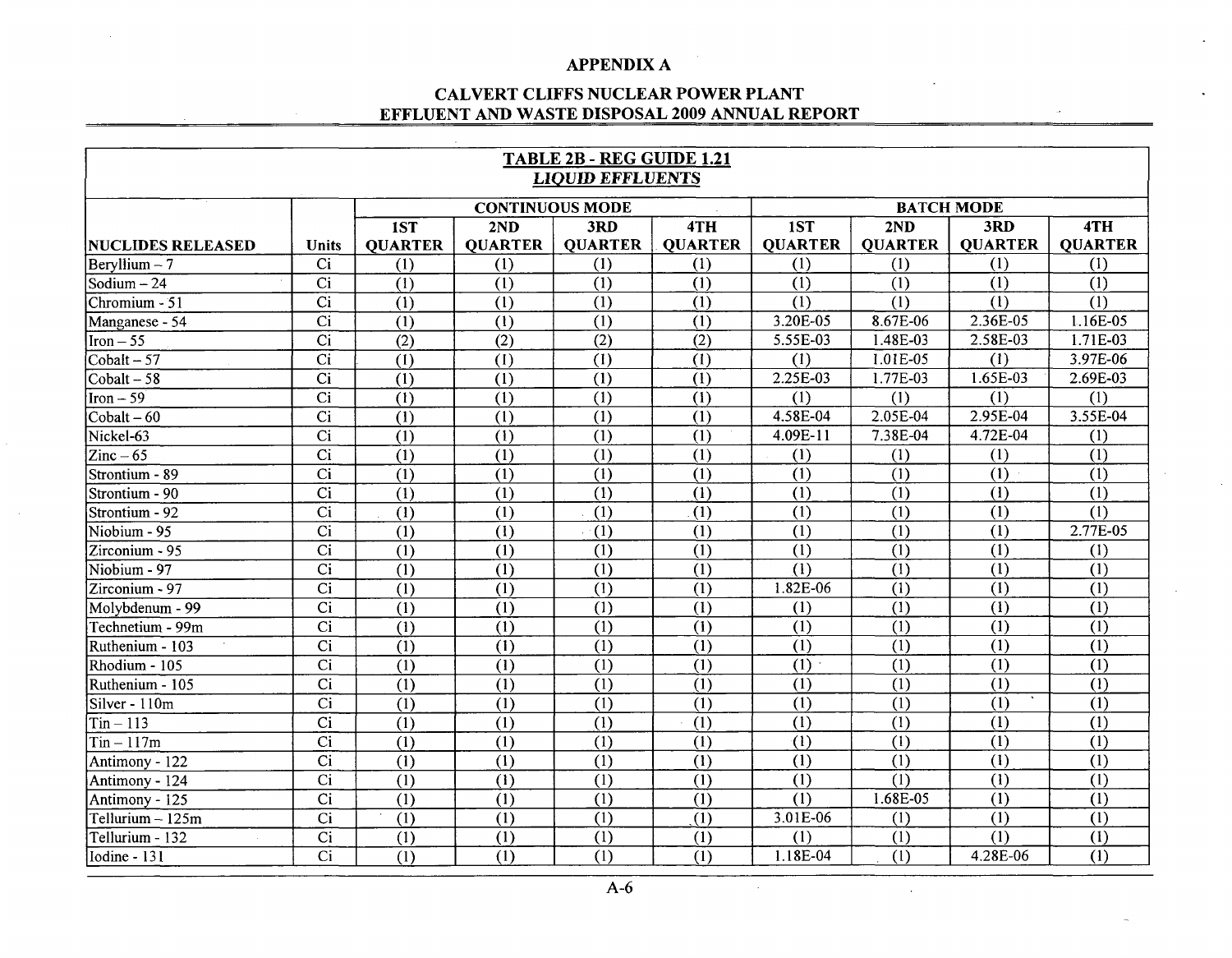### CALVERT CLIFFS **NUCLEAR** POWER **PLANT EFFLUENT AND** WASTE **DISPOSAL 2009 ANNUAL** REPORT

|                           | TABLE 2B - REG GUIDE 1.21                   |                                                                                                                                                                                                                                       |                   |                  |                |                  |                |                |                |
|---------------------------|---------------------------------------------|---------------------------------------------------------------------------------------------------------------------------------------------------------------------------------------------------------------------------------------|-------------------|------------------|----------------|------------------|----------------|----------------|----------------|
| <b>LIQUID EFFLUENTS</b>   |                                             |                                                                                                                                                                                                                                       |                   |                  |                |                  |                |                |                |
|                           | <b>CONTINUOUS MODE</b><br><b>BATCH MODE</b> |                                                                                                                                                                                                                                       |                   |                  |                |                  |                |                |                |
|                           |                                             | 1ST                                                                                                                                                                                                                                   | 4TH<br>2ND<br>3RD |                  |                | 1ST              | 2ND            | 3RD            | 4TH            |
| <b> NUCLIDES RELEASED</b> | <b>Units</b>                                | <b>QUARTER</b>                                                                                                                                                                                                                        | <b>QUARTER</b>    | <b>QUARTER</b>   | <b>QUARTER</b> | <b>QUARTER</b>   | <b>QUARTER</b> | <b>QUARTER</b> | <b>QUARTER</b> |
| Iodine - 132              | Ci                                          | (1)                                                                                                                                                                                                                                   | (1)               | (1)              | (1)            | (1)              | (1)            | (1)            | (1)            |
| Iodine $-133$             | Ci                                          | (1)                                                                                                                                                                                                                                   | (1)               | (1)              | (1)            | (1)              | (1)            | (1)            | (1)            |
| Iodine $-135$             | Ci                                          | (1)                                                                                                                                                                                                                                   | (1)               | (1)              | (1)            | (1)              | (1)            | (1)            | (1)            |
| $Cesium - 134$            | Ci                                          | (1)                                                                                                                                                                                                                                   | (1)               | (1)              | (1)            | 4.85E-05         | 1.39E-04       | 5.11E-05       | 1.83E-05       |
| $Cesium - 136$            | Ci                                          | (1)                                                                                                                                                                                                                                   | (1)               | (1)              | (1)            | (1)              | (1)            | (1)            | (1)            |
| $Cesium - 137$            | Ci                                          | (1)                                                                                                                                                                                                                                   | (1)               | (1)              | (1)            | 4.01E-05         | 2.89E-04       | 5.69E-05       | 3.38E-05       |
| Barium - 140              | Ci                                          | (1)                                                                                                                                                                                                                                   | (1)               | (1)              | (1)            | $\left(1\right)$ | (1)            | (1)            | (1)            |
| Lanthanum - 140           | Ci                                          | (1)                                                                                                                                                                                                                                   | (1)               | (1)              | (1)            | (1)              | (1)            | (1)            | (1)            |
| Cerium $-144$             | Ci                                          | (1)                                                                                                                                                                                                                                   | (1)               | (1)              | (1)            | (1)              | (1)            | (1)            | (1)            |
| Europium $-154$           | Ci                                          | (1)                                                                                                                                                                                                                                   | (1)               | (1)              | (1)            | (1)              | (1)            | (1)            | (1)            |
| Europium $-155$           | Ci                                          | (1)                                                                                                                                                                                                                                   | (1)               | (1)              | (1)            | (1)              | (1)            | (1)            | (1)            |
| Tungsten $-187$           | Ci                                          | (1)                                                                                                                                                                                                                                   | (1)               | (1)              | (1)            | (1)              | (1)            | (1)            | (1)            |
| <b>Total For Period</b>   | $\overline{\mathbf{C}}$ i                   | (1)<br>e de la construcción de la construcción de la construcción de la construcción de la construcción de la construcción de la construcción de la construcción de la construcción de la construcción de la construcción de la const | (1)               | $\left(1\right)$ | ÷,<br>(1)      | 1.15E-02         | 4.66E-03       | 5.13E-03       | 4.85E-03       |
| $Krypton-85$              | Ci                                          | (1)                                                                                                                                                                                                                                   | (1)               | (1)              | (1)            | 6.69E-03         | (1)            | 4.05E-02       | 5.54E-03       |
| $Xenon - 131m$            | Ci                                          | (1)                                                                                                                                                                                                                                   | (1)               | (1)              | (1)            | 1.18E-03         | (1)            | 2.17E-03       | (1)            |
| $Xenon - 133$             | Ci                                          | (1)                                                                                                                                                                                                                                   | (1)               | (1)              | (1)            | 1.14E-01         | 1.14E-03       | 4.04E-02       | 1.86E-03       |
| $Xenon - 133m$            | Ci                                          | (1)                                                                                                                                                                                                                                   | (1)               | (1)              | (1)            | 3.67E-04         | (1)            | (1)            | (1)            |
| $Xenon - 135$             | Ci                                          | (1)                                                                                                                                                                                                                                   | (1)               | (1)              | (1)            | 2.20E-05         | (1)            | (1)            | (1)            |
| Total For Period          | $\overline{\mathbf{C}}$ i                   | (1)                                                                                                                                                                                                                                   | $(1)$ (1)         | (1)              | (1)            | 1.23E-01         | $1.14E-03$     | 8.31E-02       | 7.40E-03       |

## **NOTES** TO TABLE 2B

(1) Less than minimum detectable activity which meets the LLD requirements of ODCM Surveillance Requirement 4.11.1.1 .1.

(2) Continuous mode effluents are not analyzed for Fe-55.

 $\sim$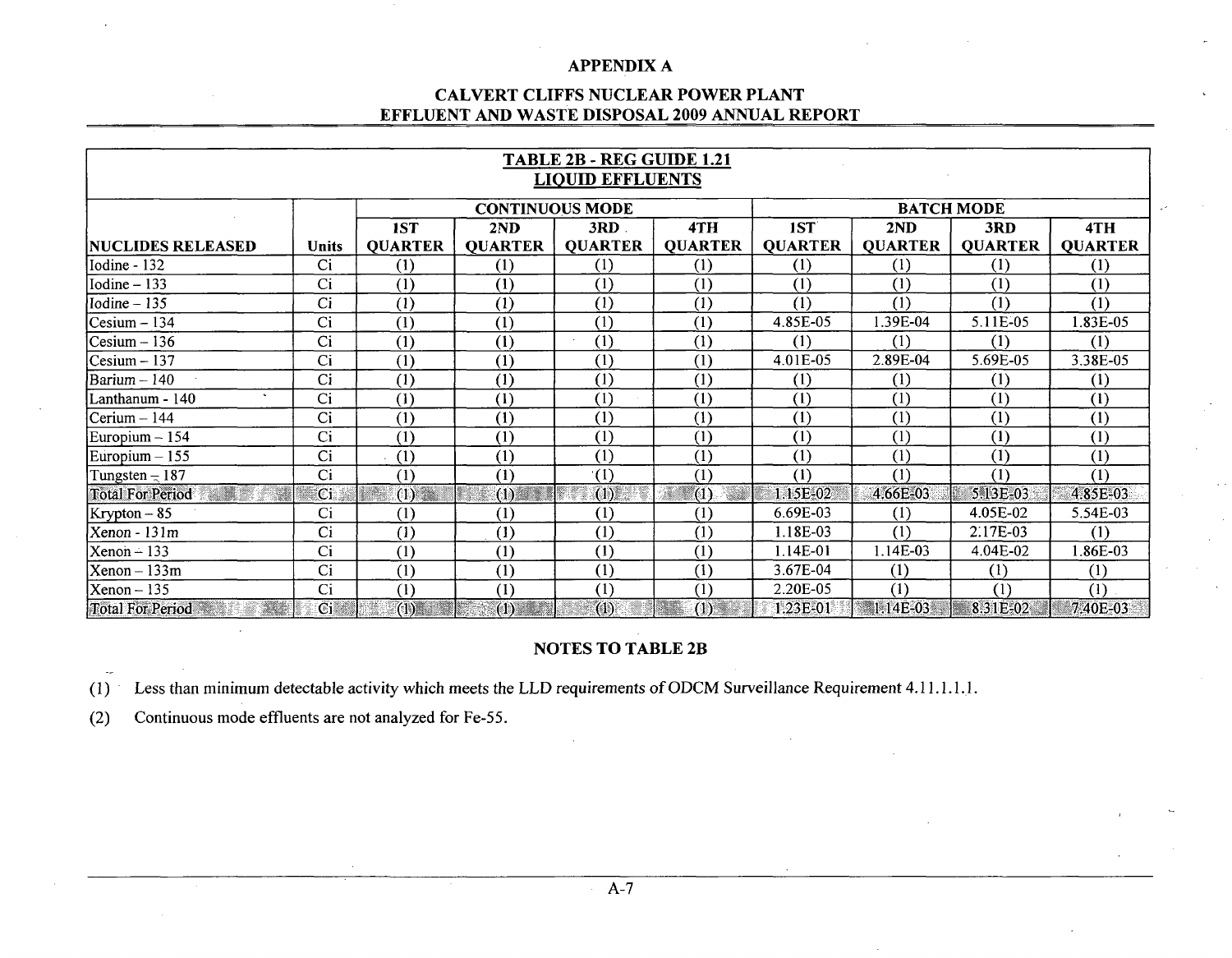### CALVERT **CLIFFS NUCLEAR** POWER **PLANT EFFLUENT AND** WASTE **DISPOSAL 2009 ANNUAL** REPORT

### **TABLE3A SOLID** WASTE **AND** IRRADIATED **FUEL** SHIPMENTS

### **A. SOLID** WASTE **SHIPPED OFFSITE** FOR BURIAL OR **DISPOSAL (NOT** IRRADIATED **FUEL)**

|              | 1. Type of Waste                       | Units          | 12-Month Period | Est. Total Error % |
|--------------|----------------------------------------|----------------|-----------------|--------------------|
| a)           | Spent resins, Filters                  | m <sup>-</sup> | $7.20E + 01$    | 25%                |
|              |                                        | Ci             | $6.39E + 02$    |                    |
| b)           | Dry compressible                       | m <sup>-</sup> | $3.43E + 02$    | 25%                |
|              | waste, contaminated<br>equipment, etc. |                | 5.46E-01        |                    |
| c)           | Irradiated components,                 | m.             | $0.00E-00$      | N/A                |
|              | control rods, etc.                     |                | $0.00E + 00$    |                    |
| $\mathbf{d}$ | Other (cartridge filters,              | m,             | $0.00E + 00$    | N/A                |
|              | misc. dry                              | Ci             | $0.00E + 00$    |                    |
|              | compressible, Oil)                     |                |                 |                    |

Volume shipped represents waste generated prior to offsite volume reduction.

### 2. Estimate of Major Nuclides (By Type of Waste - Only nuclides **>1** % are reported)

| a) | Fe-55    | 13.4%   |
|----|----------|---------|
|    | Co-58    | $5.6\%$ |
|    | Co-60    | 3.5%    |
|    | $Ni-63$  | 12.0%   |
|    | $Cs-134$ | 24.1%   |
|    | Cs-137   | 39.7%   |
| b) | $H-3$    | 1.4%    |
|    | C-14     | 1.5%    |
|    |          |         |
|    | $Mn-54$  | 1.1%    |
|    | Fe-55    | 33.9%   |
|    | $Co-58$  | 24.3%   |
|    | Co-60    | $6.3\%$ |
|    | Ni-63    | 21.0%   |
|    | Nb-95    | $1.6\%$ |
|    | Cs-134   | 1.8%    |
|    | $Cs-137$ | 2.3%    |